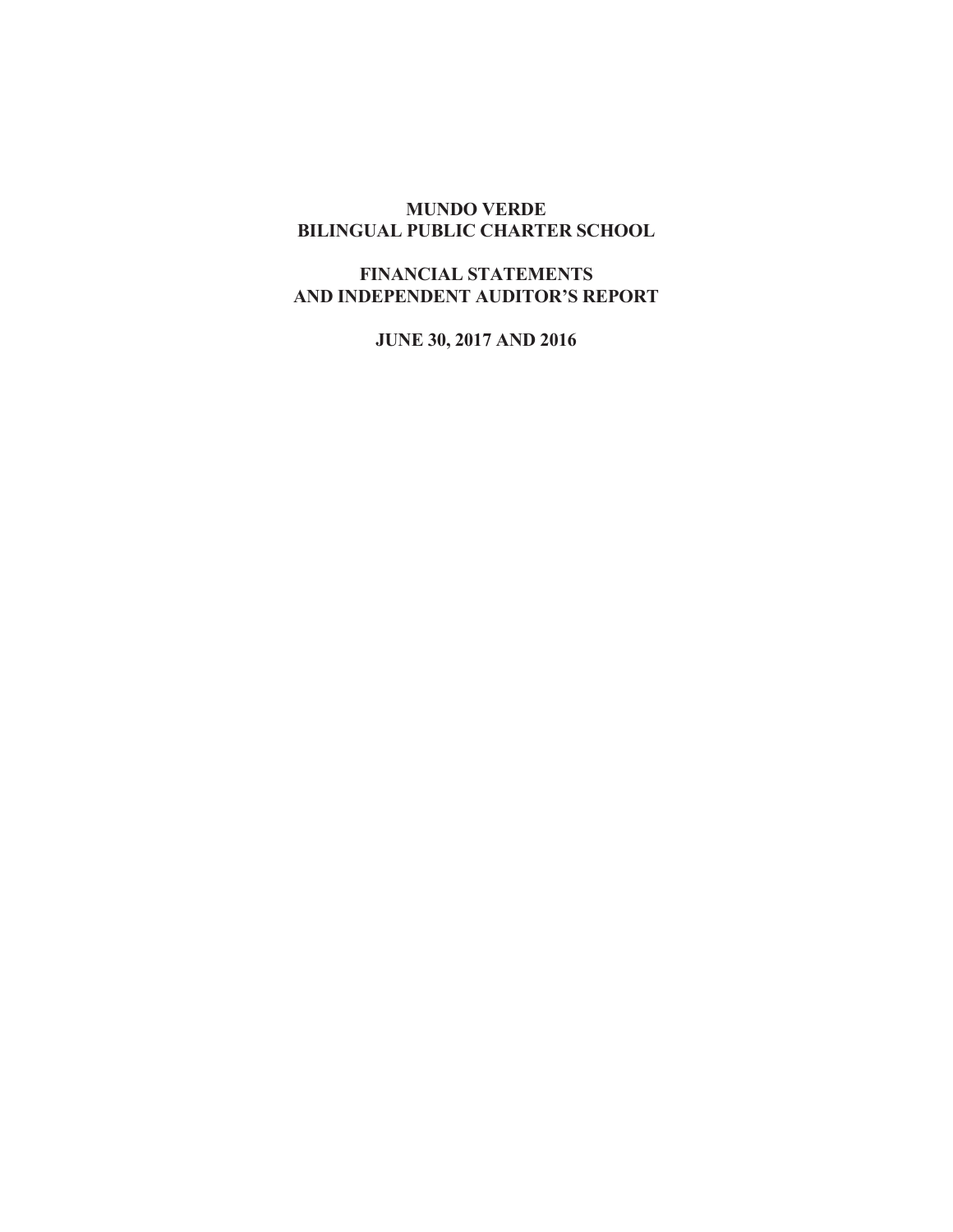# **TABLE OF CONTENTS**

|                                                                                                                                                               | Page No        |
|---------------------------------------------------------------------------------------------------------------------------------------------------------------|----------------|
| <b>INDEPENDENT AUDITOR'S REPORT</b>                                                                                                                           | $1 - 2$        |
| <b>FINANCIAL STATEMENTS</b>                                                                                                                                   |                |
| <b>Statements of Financial Position</b>                                                                                                                       | 3              |
| Statement of Activities, Year Ended June 30, 2017                                                                                                             | $\overline{4}$ |
| Statement of Activities, Year Ended June 30, 2016                                                                                                             | 5              |
| Statement of Functional Expense, Year Ended June 30, 2017                                                                                                     | 6              |
| Statement of Functional Expense, Year Ended June 30, 2016                                                                                                     | $\tau$         |
| <b>Statements of Cash Flows</b>                                                                                                                               | 8              |
| Notes to the Financial Statements                                                                                                                             | $9 - 17$       |
| Independent Auditor's Report on Internal Control over<br>Financial Reporting and on Compliance and Other<br>Matters Based on an Audit of Financial Statements |                |
| Performed in Accordance with Government Auditing Standards                                                                                                    | $18 - 19$      |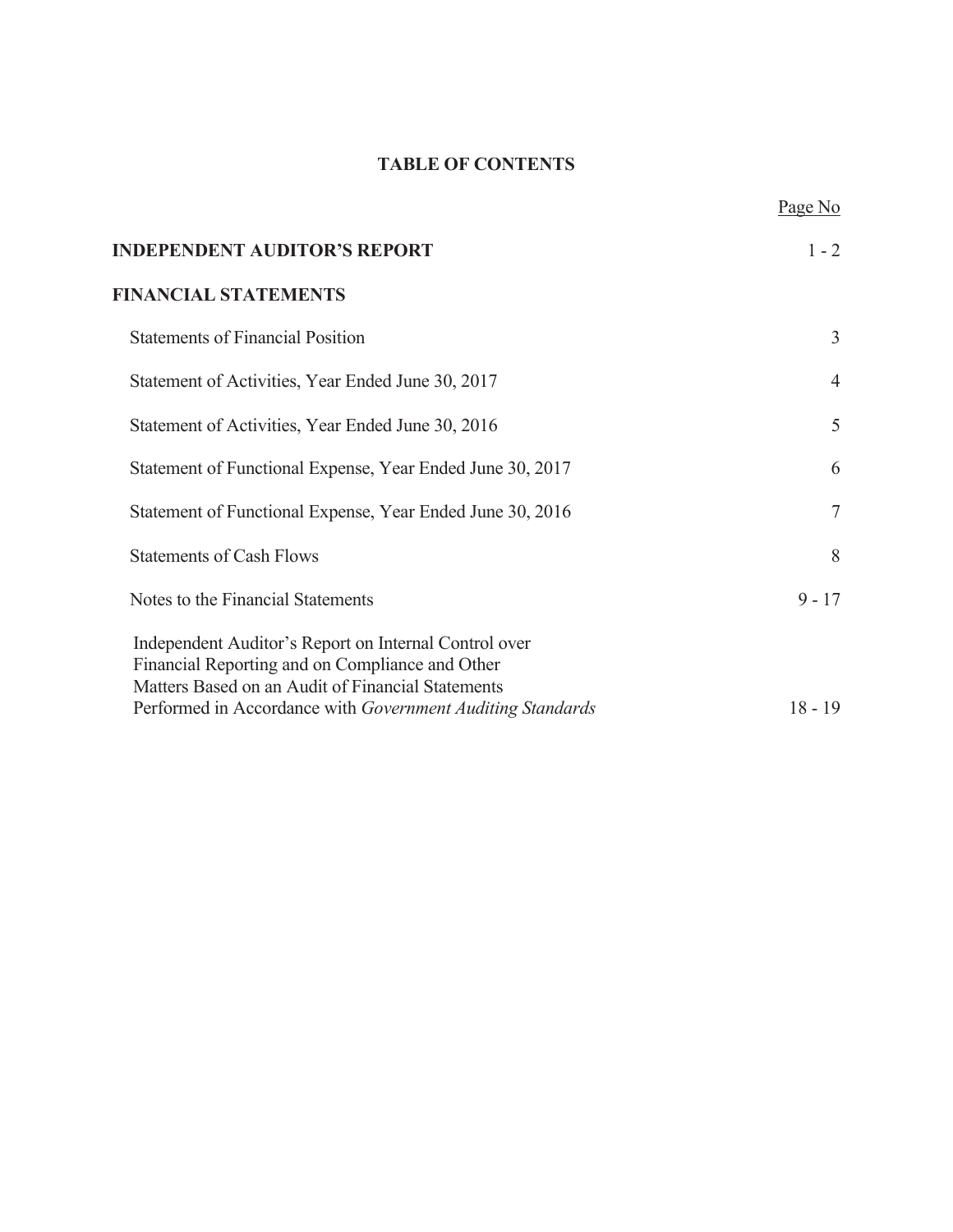

1730 Rhode Island Avenue, NW Suite 800 Washington, DC 20036 (202) 296-3306 Fax: (202) 296-0059

### Independent Auditors' Report

To the Board of Directors of Mundo Verde Bilingual Public Charter School Washington, DC

### **Report on the Financial Statements**

We have audited the accompanying financial statements of Mundo Verde Bilingual Public Charter School (a nonprofit organization), which comprise the statements of financial position as of June 30, 2017 and 2016, and the related statements of activities, functional expenses and cash flows for the years then ended, and the related notes to the financial statements.

## **Management's Responsibility for the Financial Statements**

Management is responsible for the preparation and fair presentation of these financial statements in accordance with accounting principles generally accepted in the United States of America; this includes the design, implementation, and maintenance of internal control relevant to the preparation and fair presentation of financial statements that are free from material misstatement, whether due to fraud or error.

### **Auditor's Responsibility**

Our responsibility is to express an opinion on these financial statements based on our audits. We conducted our audits in accordance with auditing standards generally accepted in the United States of America and the standards applicable to financial audits contained in *Government Auditing Standards*, issued by the Comptroller General of the United States. Those standards require that we plan and perform the audit to obtain reasonable assurance about whether the financial statements are free from material misstatement.

An audit involves performing procedures to obtain audit evidence about the amounts and disclosures in the financial statements. The procedures selected depend on the auditor's judgment, including the assessment of the risks of material misstatement of the financial statements, whether due to fraud or error. In making those risk assessments, the auditor considers internal control relevant to the entity's preparation and fair presentation of the financial statements in order to design audit procedures that are appropriate in the circumstances, but not for the purpose of expressing an opinion on the effectiveness of the entity's internal control. Accordingly, we express no such opinion. An audit also includes evaluating the appropriateness of accounting policies used and the reasonableness of significant accounting estimates made by management, as well as evaluating the overall presentation of the financial statements.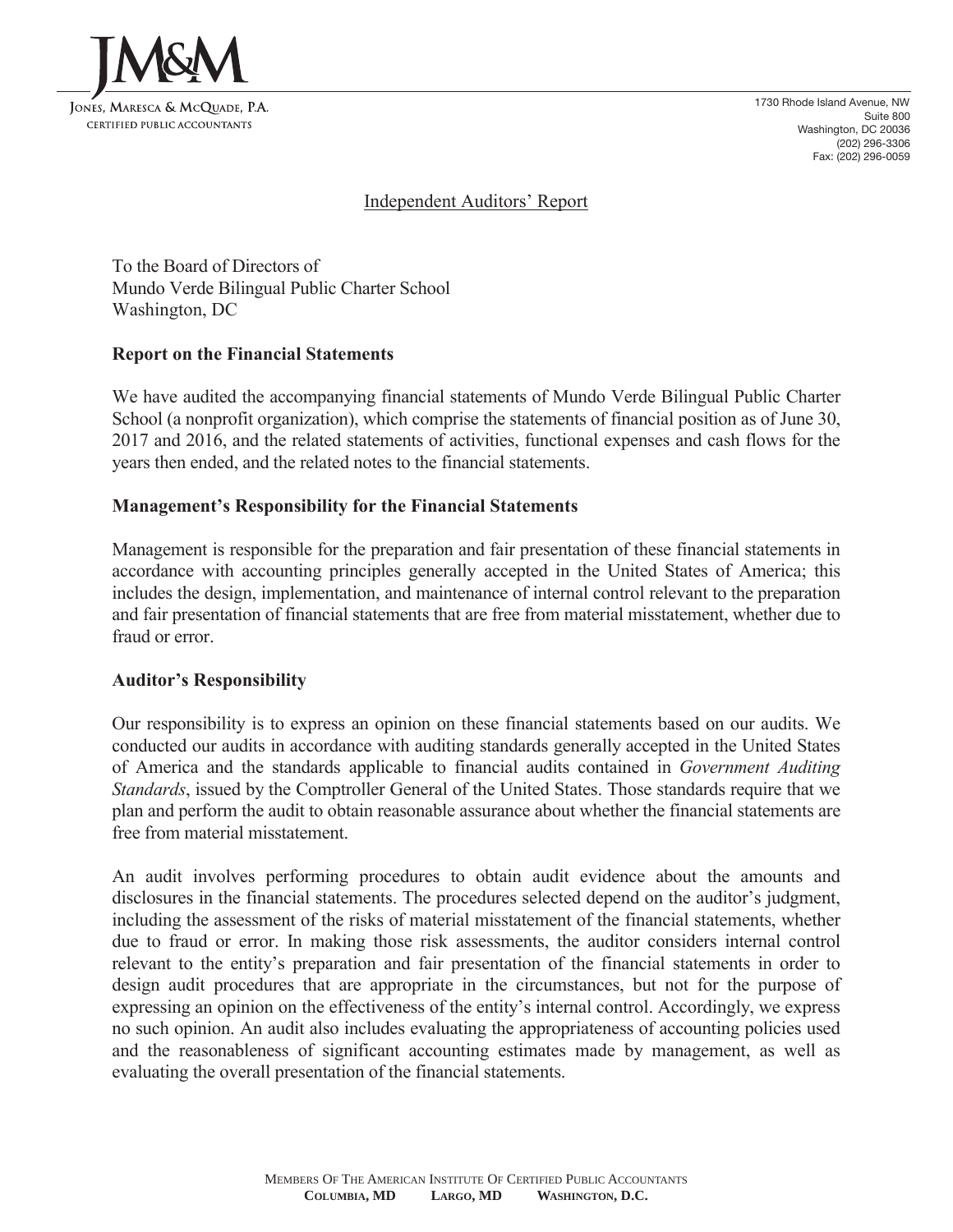Mundo Verde Bilingual Public Charter School Independent Auditor's Report Page 2

We believe that the audit evidence we have obtained is sufficient and appropriate to provide a basis for our audit opinion.

## **Opinion**

In our opinion, the financial statements referred to above present fairly, in all material respects, the financial position of Mundo Verde Bilingual Public Charter School as of June 30, 2017 and 2016, and the changes in its net assets and its cash flows for the years then ended in accordance with accounting principles generally accepted in the United States of America.

## **Other Reporting Required by** *Government Auditing Standards*

In accordance with *Government Auditing Standards*, we have also issued our report dated November 29, 2017, on our consideration of Mundo Verde Bilingual Public Charter School's internal control over financial reporting and on our tests of its compliance with certain provisions of laws, regulations, contracts, and grant agreements and other matters. The purpose of that report is solely to describe the scope of our testing of internal control over financial reporting and compliance and the results of that testing, and not to provide an opinion on the effectiveness of Mundo Verde Bilingual Public Charter School's internal control over financial reporting or on compliance. That report is an integral part of an audit performed in accordance with *Government Auditing Standards* in considering Mundo Verde Bilingual Public Charter School's internal control over financial reporting and compliance.

Jam Marmea & M. Quade PA

Washington, DC November 29, 2017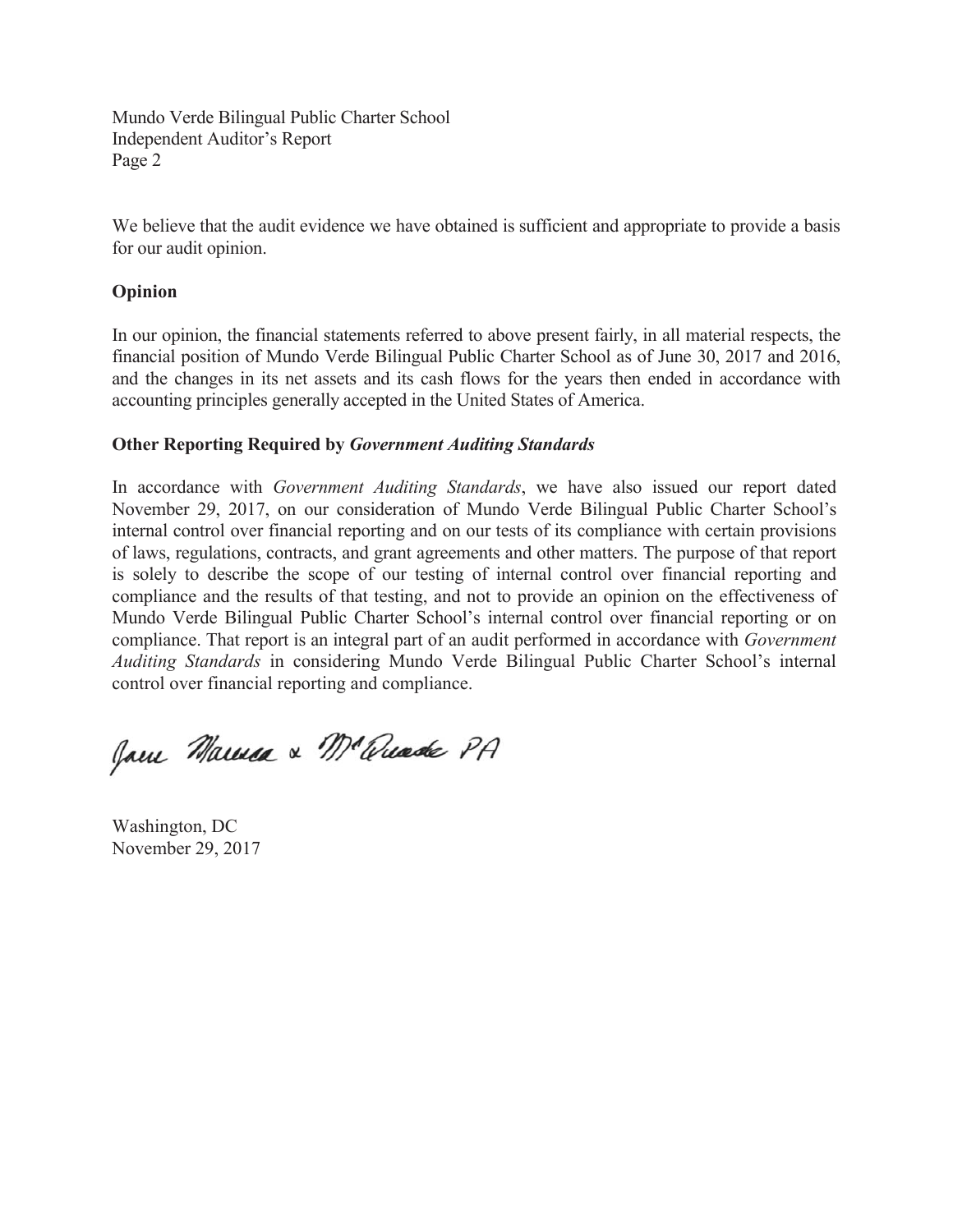## **MUNDO VERDE BILINGUAL PUBLIC CHARTER SCHOOL STATEMENTS OF FINANCIAL POSITION JUNE 30, 2017 AND 2016**

|                                                        | 2017                       | 2016            |
|--------------------------------------------------------|----------------------------|-----------------|
| <b>ASSETS</b>                                          |                            |                 |
| <b>CURRENT ASSETS</b>                                  |                            |                 |
| Cash and cash equivalents                              | $\mathcal{S}$<br>1,017,634 | 1,570,639<br>\$ |
| Cash and cash equivalents restricted by debt agreement | 9                          | 262,101         |
| Grants and accounts receivable, net                    | 219,508                    | 248,537         |
| Prepaid expenses                                       | 34,879                     | 130,326         |
| Deposits                                               | 540,000                    |                 |
| <b>Total Current Assets</b>                            | 1,812,030                  | 2,211,603       |
| <b>NON-CURRENT ASSETS</b>                              |                            |                 |
| Property and equipment, net                            | 14,753,949                 | 15,160,725      |
| Deposits                                               | 109,624                    | 580             |
| <b>Total Non-Current Assets</b>                        | 14,863,573                 | 15,161,305      |
| <b>TOTAL ASSETS</b>                                    | 16,675,603                 | 17,372,908      |
| <b>LIABILITIES AND NET ASSETS</b>                      |                            |                 |
| <b>CURRENT LIABILITIES</b>                             |                            |                 |
| Accounts payable and accrued expenses                  | $\mathbb{S}$<br>874,296    | \$<br>790,532   |
| Line of credit                                         |                            | 215,588         |
| Deferred revenue                                       | 69,263                     | 73,100          |
| Capital lease obligation, current portion              | 7,296                      | 6,941           |
| Current maturity of long-term debt                     | 627,716                    | 601,065         |
| <b>Total Current Liabilities</b>                       | 1,578,571                  | 1,687,226       |
| <b>NON-CURRENT LIABILITIES</b>                         |                            |                 |
| Capital lease obligation, non-current portion          | 8,984                      | 16,280          |
| Long-term debt, net                                    | 11,246,483                 | 11,852,599      |
| Deferred rent                                          | 927,625                    | 600,228         |
| <b>Total Non-Current Liabilities</b>                   | 12,183,092                 | 12,469,107      |
| <b>TOTAL LIABILITIES</b>                               | 13,761,663                 | 14,156,333      |
| <b>NET ASSETS</b>                                      |                            |                 |
| Unrestricted                                           | 2,695,487                  | 3,004,332       |
| Temporarily restricted                                 | 218,453                    | 212,243         |
| <b>Total Net Assets</b>                                | 2,913,940                  | 3,216,575       |
| <b>TOTAL LIABILITIES AND NET ASSETS</b>                | 16,675,603<br>\$           | 17,372,908<br>S |

The accompanying notes are an integral part of these financial statements.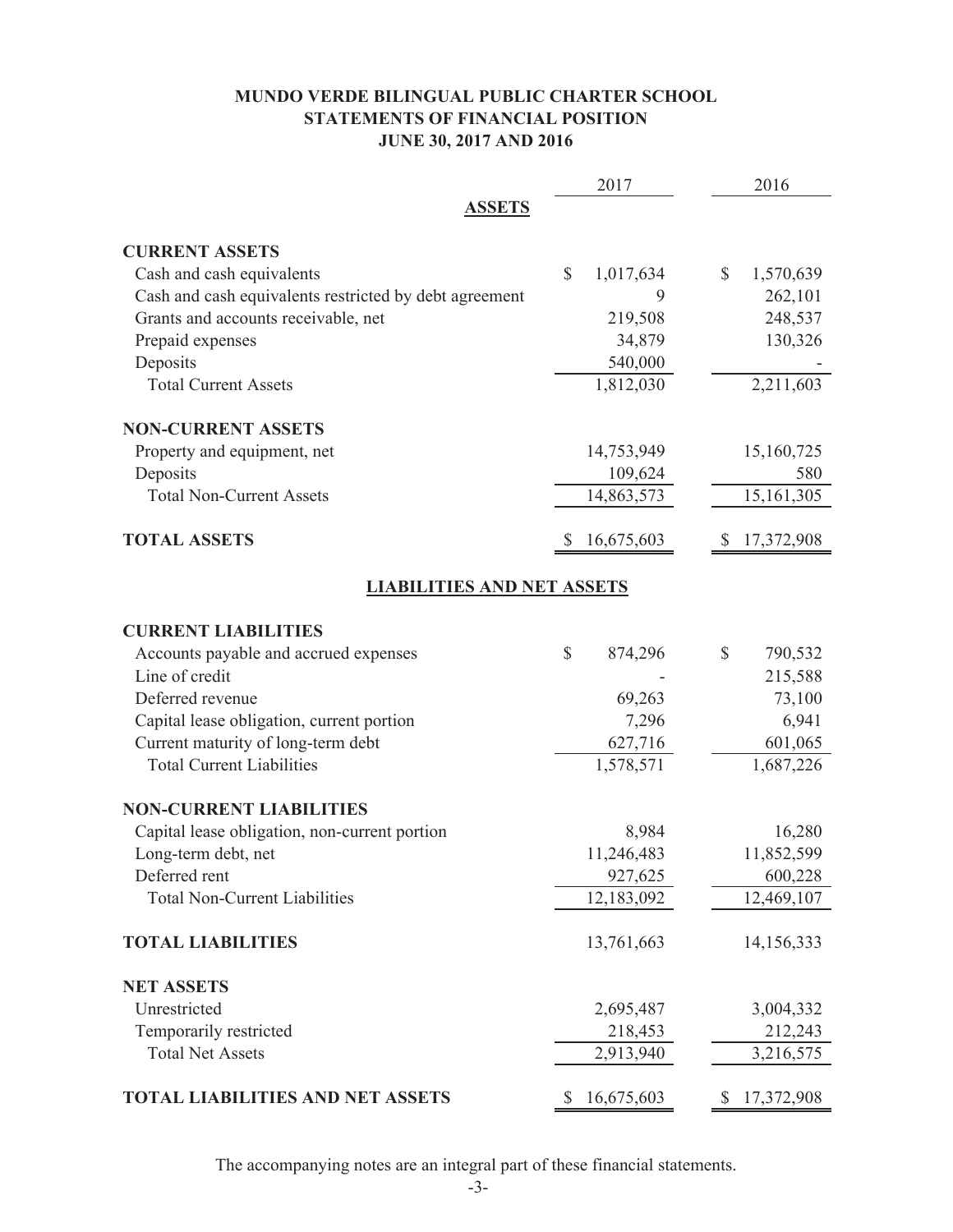## **MUNDO VERDE BILINGUAL PUBLIC CHARTER SCHOOL STATEMENT OF ACTIVITIES YEAR ENDED JUNE 30, 2017**

|                                             |               |            | Temporarily<br>Restricted<br>Unrestricted |            | Total |            |  |
|---------------------------------------------|---------------|------------|-------------------------------------------|------------|-------|------------|--|
|                                             |               |            |                                           |            |       |            |  |
| <b>REVENUE AND SUPPORT</b>                  |               |            |                                           |            |       |            |  |
| Per pupil appropriations                    | $\mathcal{S}$ | 7,155,988  | \$                                        |            | \$    | 7,155,988  |  |
| Per pupil facility allowance                |               | 1,758,812  |                                           |            |       | 1,758,812  |  |
| Federal entitlements and grants             |               | 267,598    |                                           |            |       | 267,598    |  |
| Grants and contributions                    |               | 163,205    |                                           | 285,636    |       | 448,841    |  |
| In-kind donations                           |               | 28,468     |                                           |            |       | 28,468     |  |
| Activity fees and other income              |               | 1,106,591  |                                           |            |       | 1,106,591  |  |
| Net assets released from restrictions       |               | 279,426    |                                           | (279, 426) |       |            |  |
| <b>Total Revenue and Support</b>            |               | 10,760,088 |                                           | 6,210      |       | 10,766,298 |  |
| <b>EXPENSES</b>                             |               |            |                                           |            |       |            |  |
| Educational programs                        |               | 8,848,299  |                                           |            |       | 8,848,299  |  |
| Management and general                      |               | 2,078,375  |                                           |            |       | 2,078,375  |  |
| Fundraising                                 |               | 142,122    |                                           |            |       | 142,122    |  |
| <b>Total Expenses</b>                       |               | 11,068,796 |                                           |            |       | 11,068,796 |  |
| <b>CHANGE IN NET ASSETS FROM OPERATIONS</b> |               | (308, 708) |                                           | 6,210      |       | (302, 498) |  |
| <b>OTHER CHANGES</b>                        |               |            |                                           |            |       |            |  |
| Loss on disposal of property and equipment  |               | (137)      |                                           |            |       | (137)      |  |
| <b>CHANGE IN NET ASSETS</b>                 |               | (308, 845) |                                           | 6,210      |       | (302, 635) |  |
| NET ASSETS, beginning of year               |               | 3,004,332  |                                           | 212,243    |       | 3,216,575  |  |
| NET ASSETS, end of year                     |               | 2,695,487  | S                                         | 218,453    | S     | 2,913,940  |  |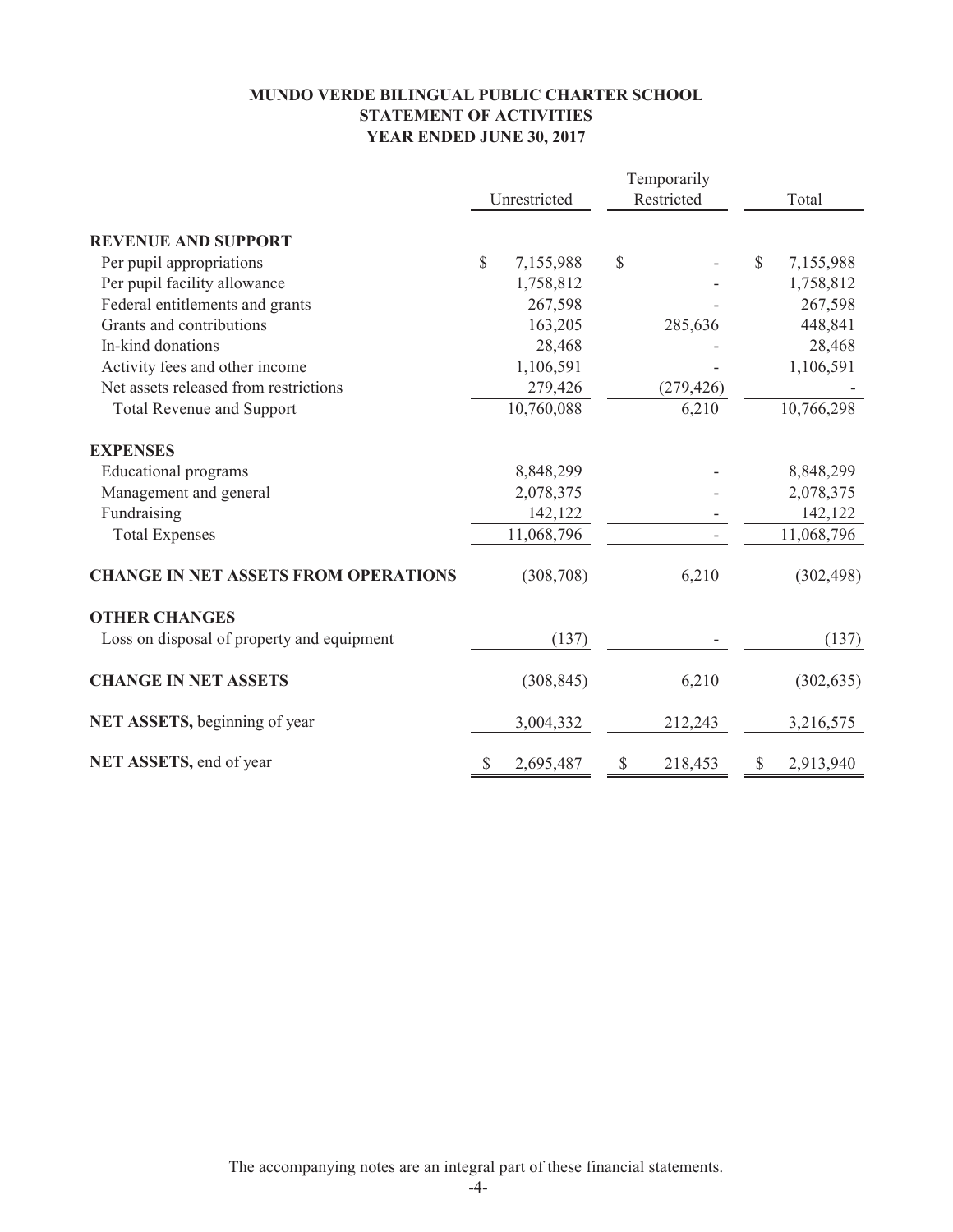## **MUNDO VERDE BILINGUAL PUBLIC CHARTER SCHOOL STATEMENT OF ACTIVITIES YEAR ENDED JUNE 30, 2016**

|                                             | Unrestricted |            | Temporarily<br>Restricted |              | Total      |
|---------------------------------------------|--------------|------------|---------------------------|--------------|------------|
| <b>REVENUE AND SUPPORT</b>                  |              |            |                           |              |            |
| Per pupil appropriations                    | \$           | 6,795,856  | \$                        | $\mathbb{S}$ | 6,795,856  |
| Per pupil facility allowance                |              | 1,680,712  |                           |              | 1,680,712  |
| Federal entitlements and grants             |              | 643,646    |                           |              | 643,646    |
| Grants and contributions                    |              | 290,077    | 228,206                   |              | 518,283    |
| In-kind donations                           |              | 46,506     |                           |              | 46,506     |
| Activity fees and other income              |              | 1,267,895  |                           |              | 1,267,895  |
| Net assets released from restrictions       |              | 147,915    | (147, 915)                |              |            |
| Total Revenue and Support                   |              | 10,872,607 | 80,291                    |              | 10,952,898 |
| <b>EXPENSES</b>                             |              |            |                           |              |            |
| <b>Educational</b> programs                 |              | 8,038,847  |                           |              | 8,038,847  |
| Management and general                      |              | 2,074,605  |                           |              | 2,074,605  |
| Fundraising                                 |              | 130,620    |                           |              | 130,620    |
| <b>Total Expenses</b>                       |              | 10,244,072 |                           |              | 10,244,072 |
| <b>CHANGE IN NET ASSETS FROM OPERATIONS</b> |              | 628,535    | 80,291                    |              | 708,826    |
| <b>OTHER CHANGES</b>                        |              |            |                           |              |            |
| Loss on disposal of property and equipment  |              | (9,560)    |                           |              | (9,560)    |
| <b>CHANGE IN NET ASSETS</b>                 |              | 618,975    | 80,291                    |              | 699,266    |
| NET ASSETS, beginning of year               |              | 2,385,357  | 131,952                   |              | 2,517,309  |
| NET ASSETS, end of year                     | \$           | 3,004,332  | \$<br>212,243             | \$           | 3,216,575  |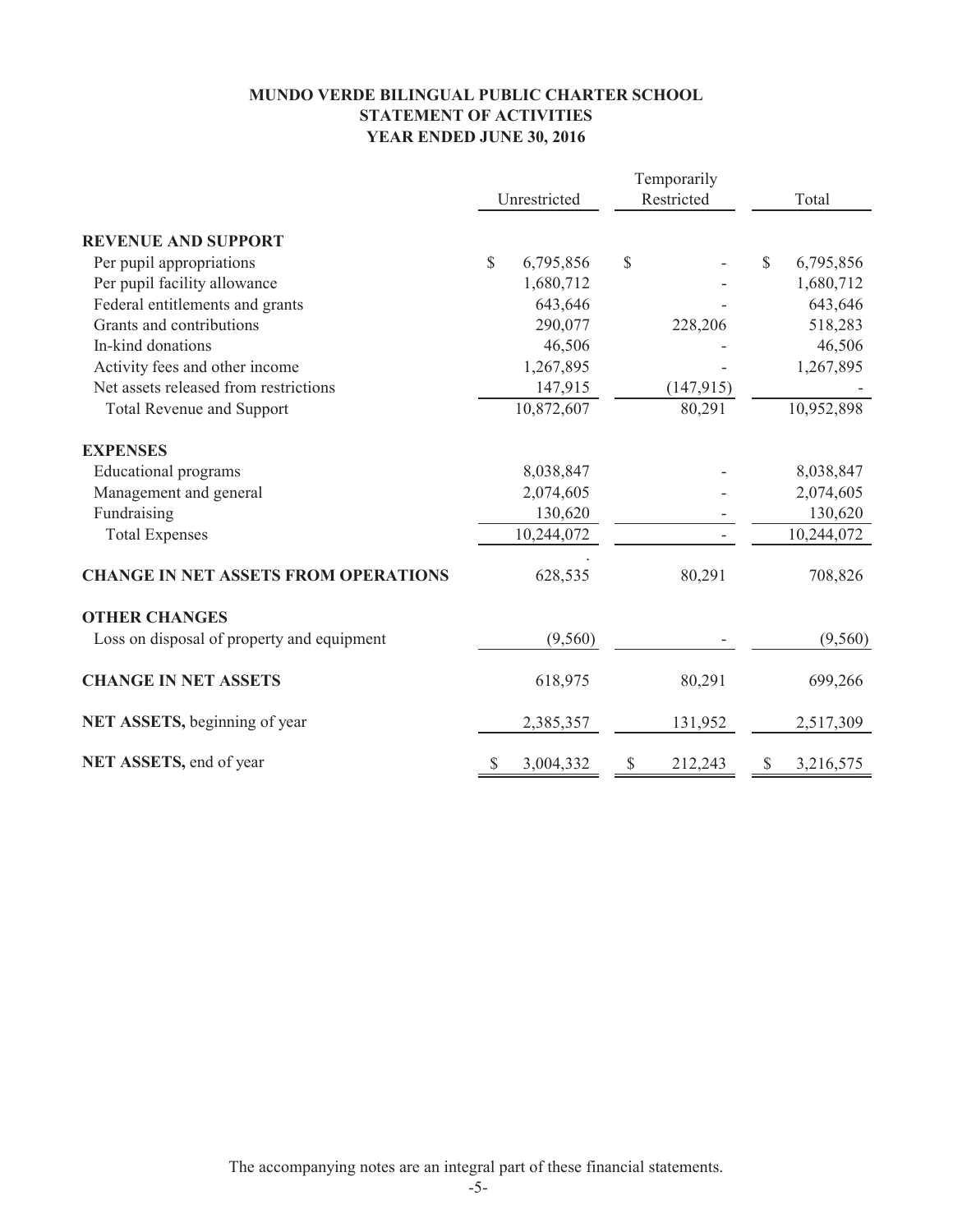#### **YEAR ENDED JUNE 30, 2017 STATEMENT OF FUNCTIONAL EXPENSES MUNDO VERDE BILINGUAL PUBLIC CHARTER SCHOOL**

|                                                      | Educational       |              | Management       |               |   |                   |
|------------------------------------------------------|-------------------|--------------|------------------|---------------|---|-------------------|
|                                                      | Programs          |              | and General      | Fundraising   |   | Total             |
| PERSONNEL, SALARIES AND BENEFITS                     |                   |              |                  |               |   |                   |
| Salaries                                             | \$<br>4,591,522   | \$           | 872,543          | \$<br>90,102  |   | 5,554,167         |
| Employee benefits                                    | 605,884           |              | 115,137          | 11,890        |   | 732,911           |
| Payroll taxes                                        | 365,399           |              | 69,439           | 7,170         |   | 442,008           |
| Professional development                             | 270,467           |              | 51,398           |               |   | 321,865           |
| Total Personnel, Salaries and Benefits               | 5,833,272         |              | 1,108,517        | 109,162       |   | 7,050,951         |
|                                                      |                   |              |                  |               |   |                   |
| <b>DIRECT STUDENT COSTS</b>                          |                   |              |                  |               |   |                   |
| Supplies and materials                               | 140,148           |              |                  |               |   | 140,148           |
| Transportation                                       | 135,381           |              |                  |               |   | 135,381           |
| Food service                                         | 491,206           |              |                  |               |   | 491,206           |
| Contracted instruction fees                          | 351,461           |              |                  |               |   | 351,461           |
| Textbooks                                            | 18,512            |              |                  |               |   | 18,512            |
| Student assessments                                  | 26,094            |              |                  |               |   | 26,094            |
| Other student costs                                  | 166,382           |              |                  |               |   | 166,382           |
| <b>Total Direct Student Costs</b>                    | 1,329,184         |              |                  |               |   | 1,329,184         |
| <b>OCCUPANCY EXPENSES</b>                            |                   |              |                  |               |   |                   |
| Rent                                                 | 275,998           |              | 52,449           |               |   | 328,447           |
| Maintenance and repairs                              | 28,278            |              | 5,374            |               |   | 33,652            |
| Utilities                                            | 44,456            |              | 8,447            |               |   | 52,903            |
| Janitorial services                                  | 24,078            |              | 4,575            |               |   | 28,653            |
| Contracted building services                         | 237,382           |              | 45,110           |               |   | 282,492           |
| <b>Total Occupancy Expenses</b>                      | 610,192           |              | 115,955          |               |   | 726,147           |
| <b>OFFICE EXPENSES</b>                               |                   |              |                  |               |   |                   |
|                                                      | 23,069            |              | 4,384            |               |   | 27,453            |
| Office supplies and materials                        |                   |              |                  |               |   |                   |
| Equipment rental                                     | 42,560            |              | 8,088            |               |   | 50,648            |
| Telecommunications                                   | 15,102            |              | 2,869            |               |   | 17,971            |
| Professional fees                                    | 260,684           |              | 47,900           |               |   | 308,584           |
| Printing and publications                            | 8,603             |              | 1,635            |               |   | 10,238            |
| Postage and shipping                                 | 2,313             |              | 439              |               |   | 2,752             |
| Computer and related<br><b>Total Office Expenses</b> | 58,210<br>410,541 |              | 11,062<br>76,377 |               |   | 69,272<br>486,918 |
|                                                      |                   |              |                  |               |   |                   |
| <b>GENERAL EXPENSES</b>                              |                   |              |                  |               |   |                   |
| Insurance                                            | 52,951            |              | 10,062           |               |   | 63,013            |
| Interest                                             |                   |              | 535,826          |               |   | 535,826           |
| Authorizor fee                                       |                   |              | 106,924          |               |   | 106,924           |
| Depreciation and amortization                        | 547,986           |              | 104,136          |               |   | 652,122           |
| Fees and licenses                                    | 50,135            |              | 9,528            |               |   | 59,663            |
| Bad debt expenses                                    |                   |              | 8,523            |               |   | 8,523             |
| Other general expense                                | 14,038            |              | 2,527            | 32,960        |   | 49,525            |
| <b>Total General Expenses</b>                        | 665,110           |              | 777,526          | 32,960        |   | 1,475,596         |
| <b>Total Expenses</b>                                | \$<br>8,848,299   | $\mathbb{S}$ | 2,078,375        | \$<br>142,122 | S | 11,068,796        |
|                                                      |                   |              |                  |               |   |                   |

The accompanying notes are an integral part of these financial statements.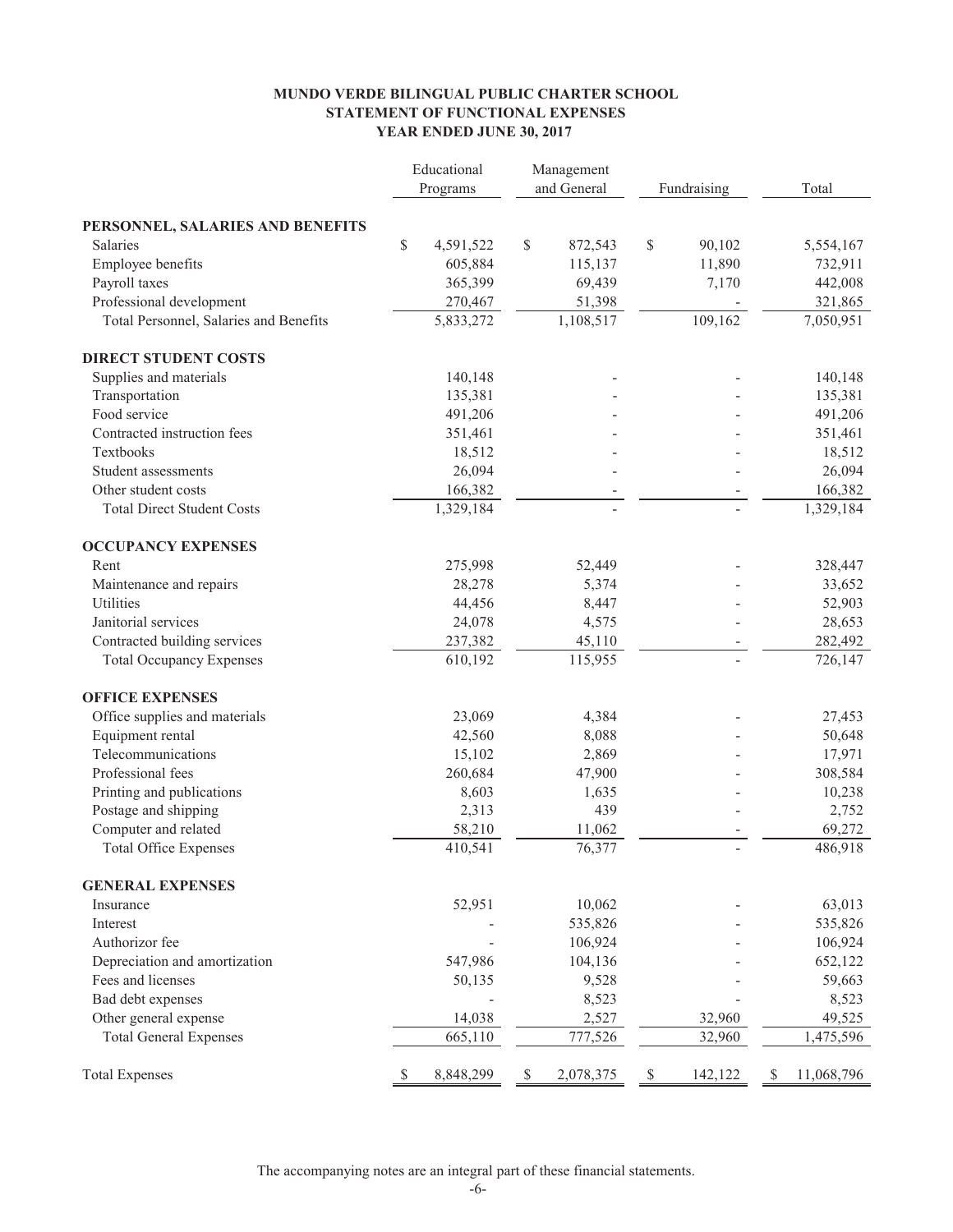#### **MUNDO VERDE BILINGUAL PUBLIC CHARTER SCHOOL STATEMENT OF FUNCTIONAL EXPENSES YEAR ENDED JUNE 30, 2016**

|                                                                 | Educational        | Management                |                         |                    |
|-----------------------------------------------------------------|--------------------|---------------------------|-------------------------|--------------------|
|                                                                 | Programs           | and General               | Fundraising             | Total              |
| PERSONNEL, SALARIES AND BENEFITS                                |                    |                           |                         |                    |
| Salaries                                                        | \$<br>4,092,609    | \$<br>818,022             | \$<br>84,448            | \$<br>4,995,079    |
| Employee benefits                                               | 497,090            | 99,357                    | 10,257                  | 606,704            |
| Payroll taxes                                                   | 333,295            | 66,619                    | 6,877                   | 406,791            |
| Professional development                                        | 369,604            | 34,144                    |                         | 403,748            |
| Total Personnel, Salaries and Benefits                          | 5,292,598          | 1,018,142                 | 101,582                 | 6,412,322          |
|                                                                 |                    |                           |                         |                    |
| <b>DIRECT STUDENT COSTS</b>                                     |                    |                           |                         |                    |
| Supplies and materials                                          | 156,234            |                           |                         | 156,234            |
| Transportation                                                  | 126,375            |                           |                         | 126,375            |
| Food service                                                    | 365,496            | 73,054                    |                         | 438,550            |
| Contracted instruction fees                                     | 316,464            |                           |                         | 316,464            |
| Textbooks                                                       | 39,190             |                           |                         | 39,190             |
| Student assessments                                             | 24,282             |                           |                         | 24,282             |
| Other student costs                                             | 139,482            |                           |                         | 139,482            |
| <b>Total Direct Student Costs</b>                               | 1,167,523          | 73,054                    |                         | 1,240,577          |
| <b>OCCUPANCY EXPENSES</b>                                       |                    |                           |                         |                    |
| Rent                                                            | 274,234            | 54,813                    |                         | 329,047            |
| Maintenance and repairs                                         | 34,877             | 6,972                     |                         | 41,849             |
| Utilities                                                       | 31,436             | 6,284                     |                         | 37,720             |
| Janitorial services                                             | 26,851             |                           |                         |                    |
|                                                                 |                    | 5,367                     |                         | 32,218             |
| Contracted building services<br><b>Total Occupancy Expenses</b> | 169,684<br>537,082 | 33,916<br>107,352         |                         | 203,600<br>644,434 |
|                                                                 |                    |                           |                         |                    |
| <b>OFFICE EXPENSES</b>                                          |                    |                           |                         |                    |
| Office supplies and materials                                   | 27,956             | 5,588                     |                         | 33,544             |
| Equipment rental                                                | 29,936             | 5,984                     |                         | 35,920             |
| Telecommunications                                              | 15,692             | 3,137                     |                         | 18,829             |
| Professional fees                                               | 157,624            | 58,976                    | 7,343                   | 223,943            |
| Printing and publications                                       | 202                | 40                        |                         | 242                |
| Postage and shipping                                            | 932                | 186                       |                         | 1,118              |
| Computer and related                                            | 107,964            | 21,580                    |                         | 129,544            |
| <b>Total Office Expenses</b>                                    | 340,306            | 95,491                    | 7,343                   | 443,140            |
| <b>GENERAL EXPENSES</b>                                         |                    |                           |                         |                    |
| Insurance                                                       | 59,371             | 11,867                    |                         | 71,238             |
| Interest                                                        | 19,356             | 523,883                   |                         | 543,239            |
| Authorizor fee                                                  |                    | 105,997                   |                         | 105,997            |
| Depreciation and amortization                                   | 484,164            | 96,677                    |                         | 580,841            |
| Fees and licenses                                               | 59,529             | 11,899                    |                         | 71,428             |
| Bad debt expenses                                               |                    | 14,079                    |                         | 14,079             |
| Other general expense                                           | 78,918             | 16,164                    | 21,695                  | 116,777            |
| <b>Total General Expenses</b>                                   | 701,338            | 780,566                   | 21,695                  | 1,503,599          |
|                                                                 |                    |                           |                         |                    |
| <b>Total Expenses</b>                                           | \$<br>8,038,847    | $\mathbb{S}$<br>2,074,605 | $\mathbb{S}$<br>130,620 | \$<br>10,244,072   |

The accompanying notes are an integral part of these financial statements.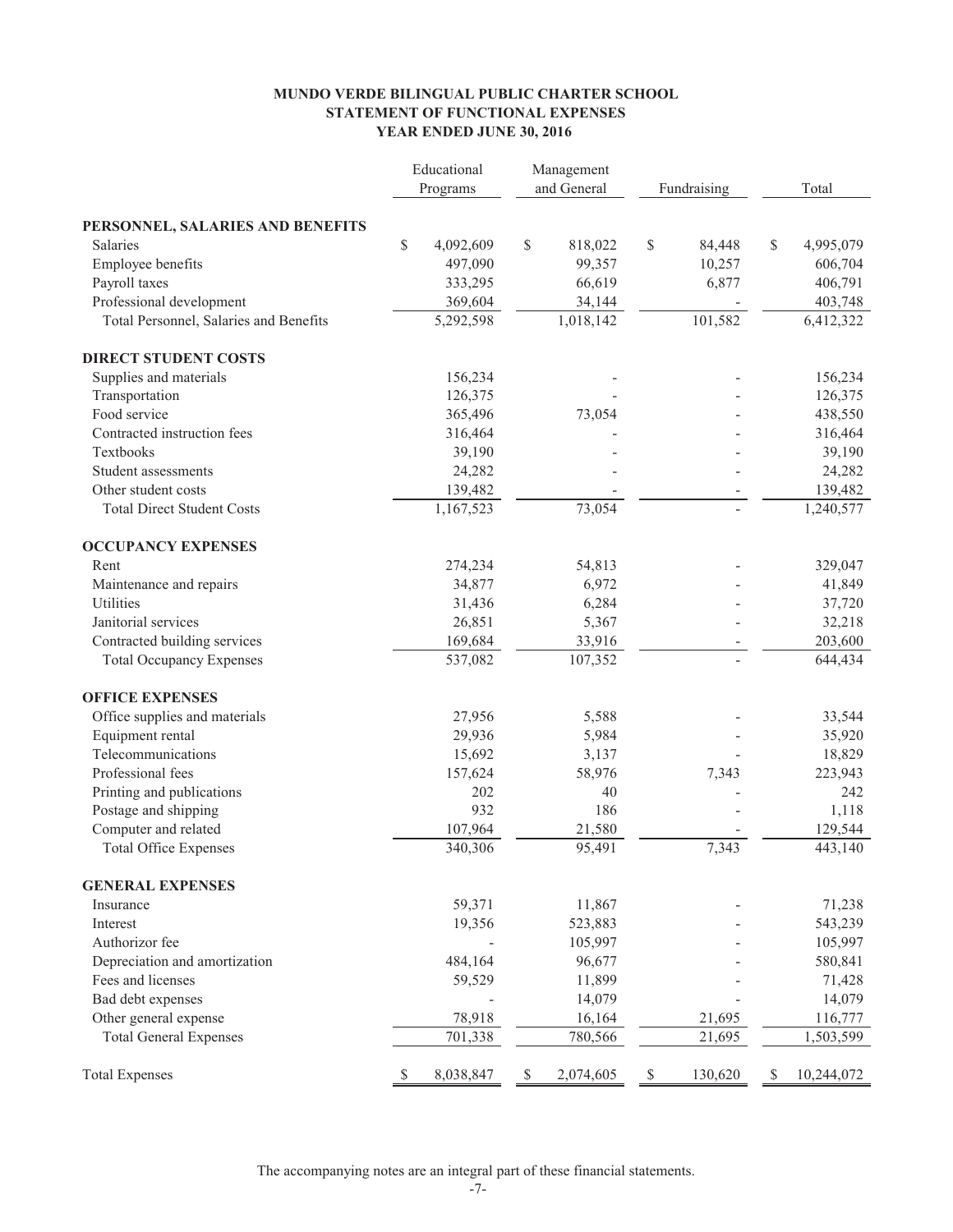## **MUNDO VERDE BILINGUAL PUBLIC CHARTER SCHOOL STATEMENTS OF CASH FLOWS YEARS ENDED JUNE 30, 2017 AND 2016**

|                                                                                                | 2017                      |            | 2016                      |            |  |
|------------------------------------------------------------------------------------------------|---------------------------|------------|---------------------------|------------|--|
| <b>CASH FLOWS FROM OPERATING ACTIVITIES</b>                                                    |                           |            |                           |            |  |
| Change in net assets                                                                           | \$                        | (302, 635) | \$                        | 699,266    |  |
| Adjustments to reconcile change in net assets                                                  |                           |            |                           |            |  |
| provided by operating activities:                                                              |                           |            |                           |            |  |
| Depreciation and amortization                                                                  |                           | 652,122    |                           | 580,841    |  |
| Loss on disposal of property and equipment                                                     |                           | 137        |                           | 9,560      |  |
| Amortization of deferred financing costs                                                       |                           | 23,320     |                           | 23,321     |  |
| Deferred rent                                                                                  |                           | 327,397    |                           | 327,397    |  |
| (Increase) decrease in assets:                                                                 |                           |            |                           |            |  |
| Cash and cash equivalents restricted by debt agreements                                        |                           | 262,092    |                           | (130)      |  |
| Grants and accounts receivable, net                                                            |                           | 29,029     |                           | (147, 648) |  |
| Prepaid expenses                                                                               |                           | 95,447     |                           | (33,192)   |  |
| Deposits                                                                                       |                           | (649, 044) |                           |            |  |
| Increase (decrease) in liabilities:                                                            |                           |            |                           |            |  |
| Accounts payable and accrued expenses                                                          |                           | 83,764     |                           | (298,370)  |  |
| Deferred revenue                                                                               |                           | (3,837)    |                           | (25, 947)  |  |
| Net Cash Provided by Operating Activities                                                      |                           | 517,792    |                           | 1,135,098  |  |
| <b>CASH FLOWS FROM INVESTING ACTIVITIES</b>                                                    |                           |            |                           |            |  |
| Purchases of property and equipment                                                            |                           | (245, 483) |                           | (445, 941) |  |
| Net Cash Used for Investing Activities                                                         |                           | (245, 483) |                           | (445, 941) |  |
| <b>CASH FLOWS FROM FINANCING ACTIVITIES</b>                                                    |                           |            |                           |            |  |
| Net (payment) borrowing on line of credit                                                      |                           | (215,588)  |                           | 137,061    |  |
| Principal payments of capital lease obligations                                                |                           | (6,941)    |                           | (6,603)    |  |
| Principal payments on long-term debt                                                           |                           | (602, 785) |                           | (52,600)   |  |
| Net Cash Provided by (Used for) Financing Activities                                           |                           | (825, 314) |                           | 77,858     |  |
| NET CHANGE IN CASH AND CASH EQUIVALENTS                                                        |                           | (553,005)  |                           | 767,015    |  |
| CASH AND CASH EQUIVALENTS, beginning of year                                                   |                           | 1,570,639  |                           | 803,624    |  |
| CASH AND CASH EQUIVALENTS, end of year                                                         | $\boldsymbol{\mathsf{S}}$ | 1,017,634  | $\boldsymbol{\mathsf{S}}$ | 1,570,639  |  |
| SUPPLEMENTAL DISCLOSURE OF CASH FLOW INFORMATION<br>Interest paid, net of capitalized interest | \$                        | 514,549    | \$                        | 557,662    |  |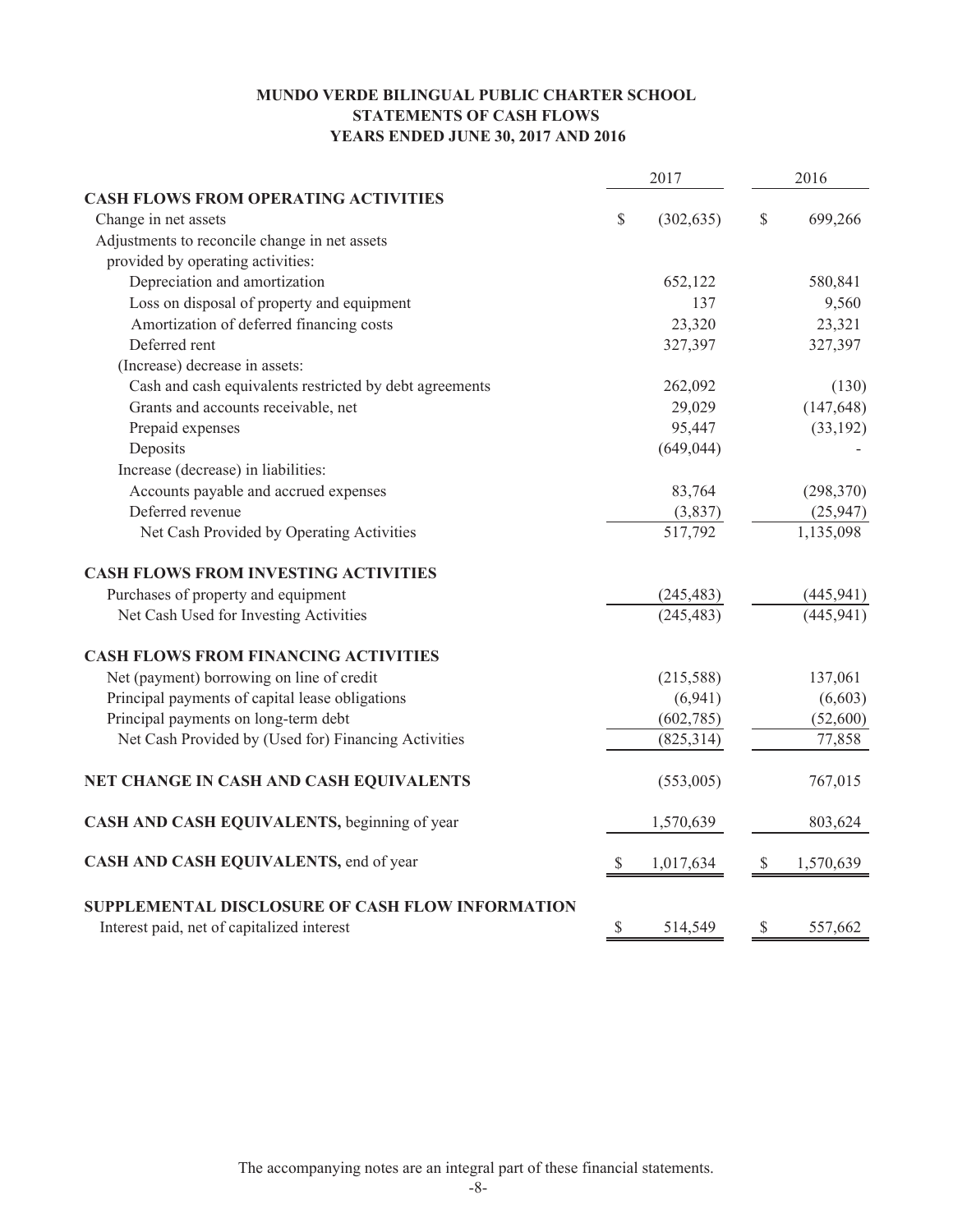## **NOTE A – ORGANIZATION AND PURPOSE**

Mundo Verde Bilingual Public Charter School (the "School") is a not-for-profit school which was incorporated under the laws of the District of Columbia in 2008. The School has been approved by the District of Columbia Public Charter School Board to operate a charter school in the District of Columbia. The charter agreement was signed in July 2011 and remains in effect for 15 years unless terminated sooner in accordance with contract. The School is DC's first "green" public charter school. The School is dedicated to educating young people to become global stewards in an increasingly complex world.

The School is located at 30 P Street NW, Washington, DC. The School currently teaches preschool (3 year-olds) through fifth grade. The School is free to DC residents and admits students by lottery.

During June of 2014, the School entered into an operation agreement to become part of a consortium of schools which include: the District of Columbia Bilingual Public Charter Schools; Elsie Whitlow Stokes Community Freedom Public Charter School; Latin American Montessori Bilignual Public Charter School; and Washington Yu Ying Public Charter School. The consortium formed the District of Columbia International School ("DCI"). DCI operates a public charter school for middle and high school students focusing on language immersion and inquiry-based learning.

## **NOTE B – SUMMARY OF SIGNIFICANT ACCOUNTING POLICIES**

### Basis of Accounting

The School's financial statements are prepared on the accrual basis of accounting. Therefore, revenue and related assets are recognized when earned and expenses and related liabilities are recognized as the obligations are incurred.

### Basis of Presentation

Financial statement presentation follows Financial Standards Accounting Board ("FASB") Accounting Standards Codification ("ASC") Topic *Not-for-Profit-Entities*. In accordance with the topic, the School is required to report information regarding its financial position and activities according to three classes of net assets. Accordingly, the net assets of the School and changes therein are classified and reported as follows:

*Unrestricted net assets* – Net assets that are not subject to donor-imposed stipulations.

*Temporarily restricted net assets* – Net assets subject to donor-imposed stipulations that may or will be met by either actions of the School and/or the passage of time.

*Permanently restricted net assets –* Net assets subject to donor-imposed stipulations that may be maintained permanently by the School. There were no permanently restricted net assets as of June 30, 2017 and 2016.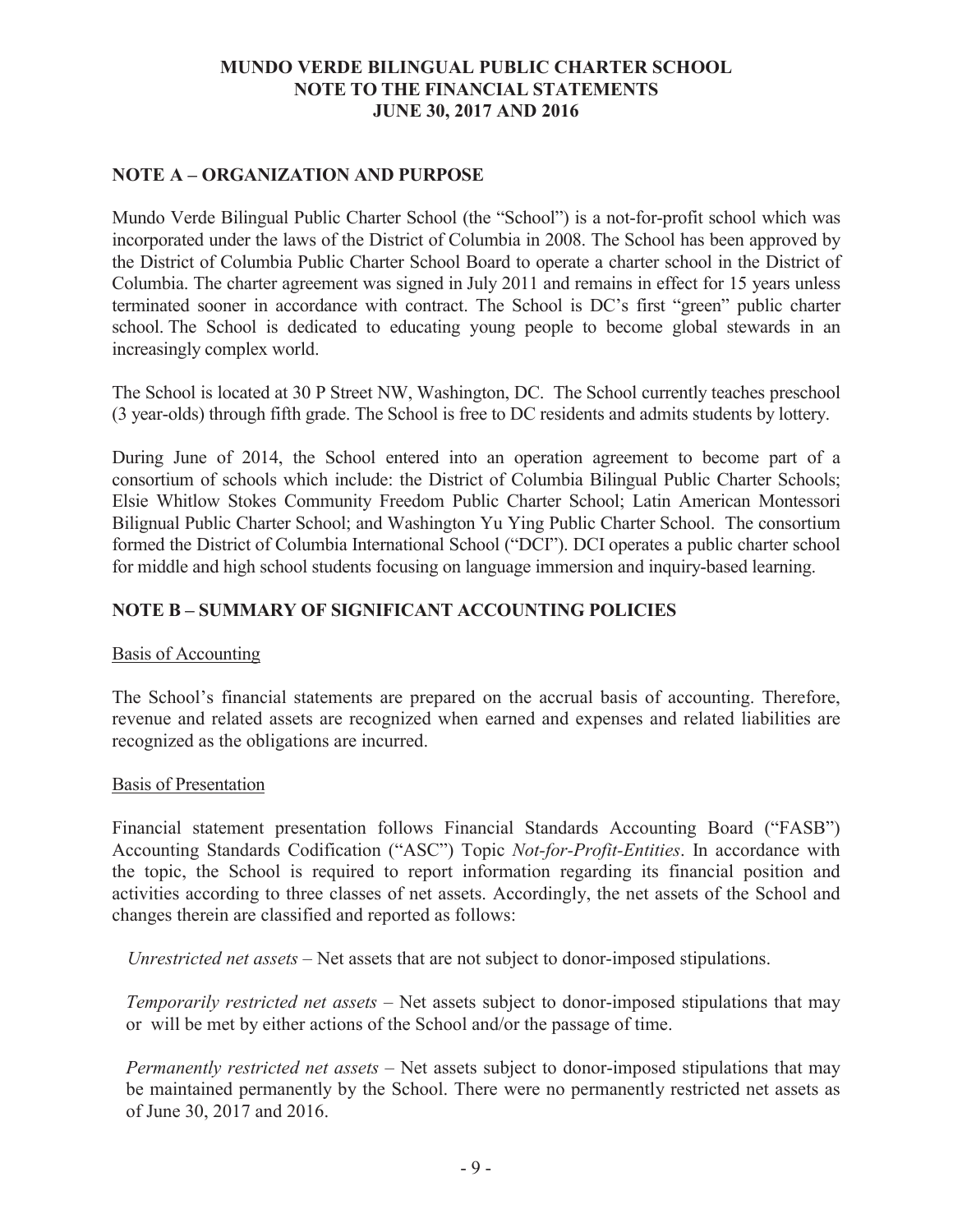## (continued)

### **NOTE B – SUMMARY OF SIGNIFICANT ACCOUNT POLICIES** - continued

### Cash and Cash Equivalents

For purposes of the statements of cash flows, the School considers all highly liquid debt instruments purchased with an original maturity of less than three months and money market funds to be cash equivalents.

### Cash and Cash Equivalents Restricted by Debt Agreements

Cash and cash equivalents restricted by debt agreements are comprised of cash and cash equivalents held by a trustee or the authority to fund the current portion of debt service and hold unspent loan proceeds and required project fund.

### Grants and Accounts Receivable

The School's grants receivable consist of unsecured amounts due from public funding sources whose ability to pay are subject to appropriations. Other accounts receivable are related to program service fees and are recognized as revenue on the accrual basis of accounting at the time the program activity has occurred. Management determines if an allowance for doubtful accounts is necessary based upon review of outstanding receivables, historical collection experience and existing economic conditions. Accounts deemed uncollectible are charged off based on this review. The School has established an allowance for doubtful accounts for potentially uncollectible receivables. As of June 30, 2017 and 2016, the allowance of doubtful accounts totaled \$2,815 and \$9,621, respectively.

### Property and Equipment

Purchases of property and equipment over \$1,000 are capitalized at cost. Donations of property and equipment are recorded as contributions at their estimated fair value. Property and equipment are depreciated using the straight line method over the estimated useful lives of the underlying assets, which range from 3 to 40 years. Leasehold improvements are amortized over the lesser of their useful life or the lease term. When assets are sold or otherwise disposed of, the asset and related accumulated depreciation and amortization are removed from the accounts, and any remaining gain or loss is included in operations. Repairs and maintenance are expensed when incurred

### Debt Issuance Costs

Cost incurred in the issuance of debt have been capitalized and are reported on the statement of financial position as a direct deduction from the related debt liability. Debt issuance costs are amortized as interest expense using the straight-line method over the remaining period of the debt, which approximates the effective interest method.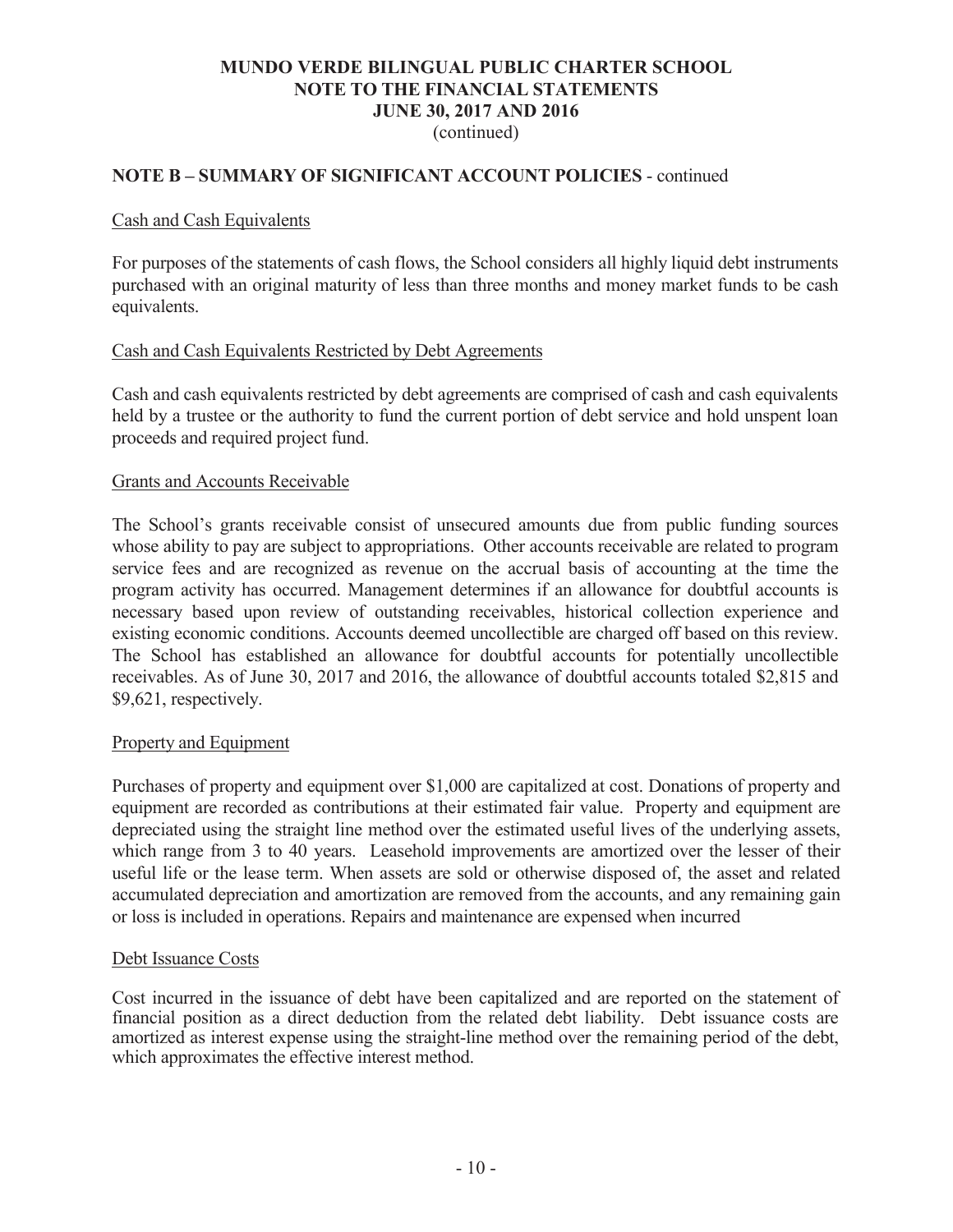## **NOTE B – SUMMARY OF SIGNIFICANT ACCOUNTING POLICIES** - continued

### Deferred Revenue

Deferred revenue results from summer school fees and other income received in advance of services to be provided.

### Deferred Rent

The School records rent expense including rent abatement on a straight line basis over the term of the lease. Deferred rent is recorded for the difference in the rent expense recognized on a straight–line basis and the rent payments.

### Per Pupil Appropriations

The School receives a student allocation on a per pupil basis from the District of Columbia to cover the cost of academic expenses. Per pupil appropriated revenue is recognized during the period for which the associated educational services are provided. Per pupil appropriation revenue includes \$1,150,436 and \$1,030,224 for enhancements such as special education, English language learners, and at-risk students for the years ended June 30, 2017 and 2016, respectively.

### Federal Entitlements

Federal entitlement revenue is grants received primarily from the District of Columbia Government. The grants are subject to audit by the grantor agencies. Such audits could result in a request for reimbursement by the agency for expenditures disallowed under the terms and conditions of the appropriate grantor. No provision for possible adjustment has been made in the accompanying financial statements because, in the opinion of management, such adjustment, if any, would not have a material effect on the financial statements.

### Grants and Contributions

Grants and contributions received are recorded as unrestricted, temporarily restricted or permanently restricted support, depending on the existence and/or nature of any donor restrictions. When a restriction expires (that is, when a stipulated time restriction ends or the purpose of the restriction is accomplished), temporarily restricted net assets are reclassified to unrestricted net assets and reported in the statements of activities as net assets released from restrictions.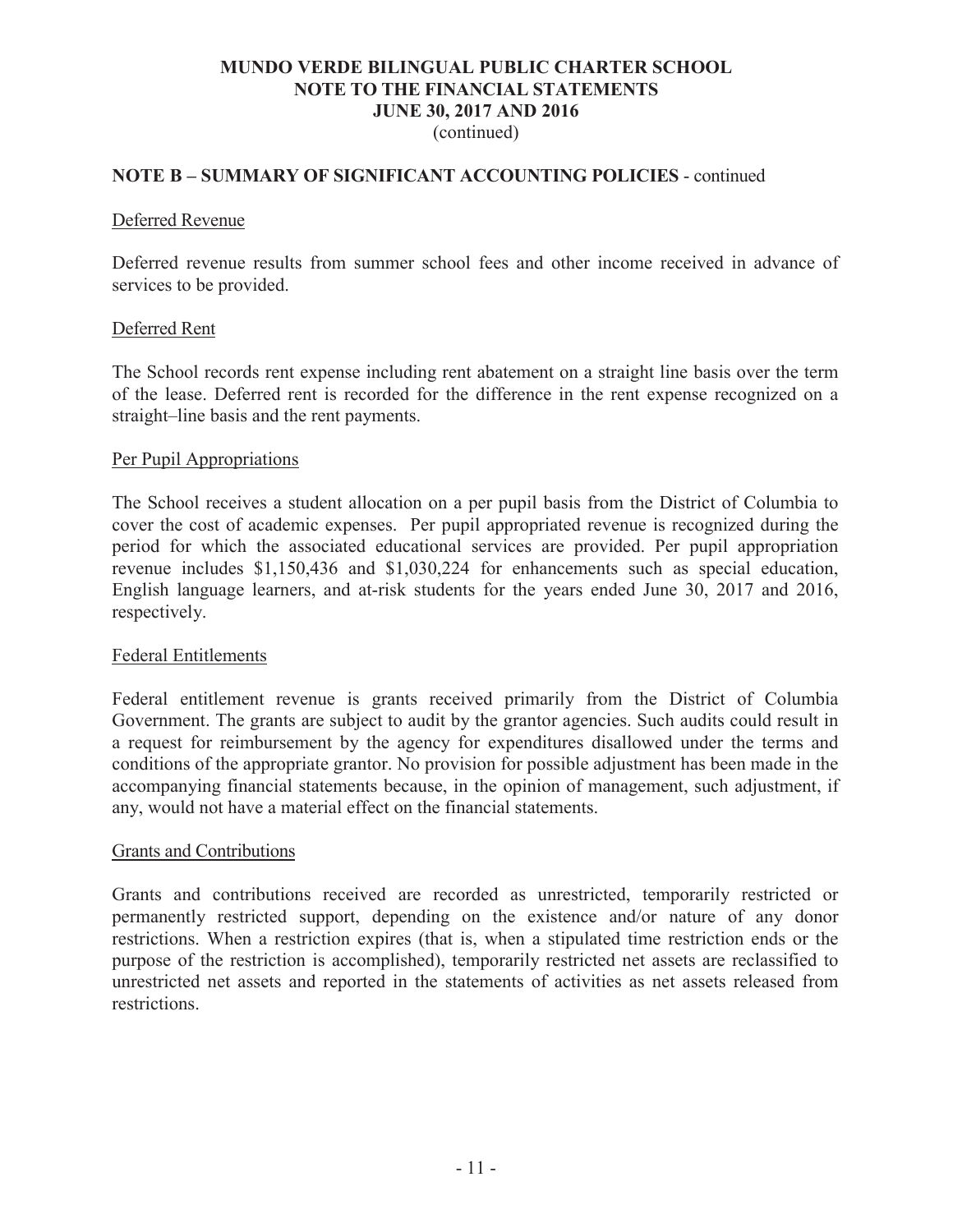(continued)

### **NOTE B – SUMMARY OF SIGNIFICANT ACCOUNTING POLICIES** - continued

### In-Kind Contributions

Donated facilities, goods and services are recorded at fair value at the date of donation. Donated services are recognized in the financial statements at their fair value if the services require specialized skills and the services would typically need to be purchased if not donated. During the years ended June 30, 2017 and 2016, the School received \$300 and \$4,744 of donated goods, respectively. For the years ended June 30, 2017 and 2016, the School received donated legal services totaling \$28,168 and \$41,762, respectively.

### Activity Fees

Activity fees are amounts earned from students for field trips, before and after care, summer camps, and other school related activities. These fees are recognized at the time the activity is held.

### Use of Estimates

Management uses estimates and assumptions in preparing financial statements in accordance with accounting principles generally accepted in the United States of America. Those estimates and assumptions affect the reported amounts of assets and liabilities, the disclosures of contingent assets and liabilities, and the reported amounts of revenues and expenses. Actual results could vary from the estimates that were assumed in preparing the financial statements.

### Functional Expenses

The costs of providing the School's various programs and supporting services have been summarized on a functional basis in the accompanying statements of activities. Accordingly, certain costs have been allocated among the programs, fundraising and supporting services benefited.

### **NOTE C – INCOME TAXES**

Mundo Verde Bilingual Public Charter School qualifies as a tax exempt organization under Section 501(c)(3) of the Internal Revenue Code. In addition, the School is classified as an entity that is not a private foundation under Section  $509(a)(1)$ .

The School has adopted the accounting of uncertainty in income taxes as required by the Income Taxes topic of the FASB ASC. This topic requires the School to determine whether a tax position is more likely than not to be sustained upon examination by the applicable taxing authority, including resolution of any related appeals or litigation processes, based on the technical merits of the position. The tax benefits to be recognized is measured as the largest amount of benefit that is more than fifty percent likely of being realized upon ultimate settlement which could result in the School recording a tax liability that would reduce its net assets.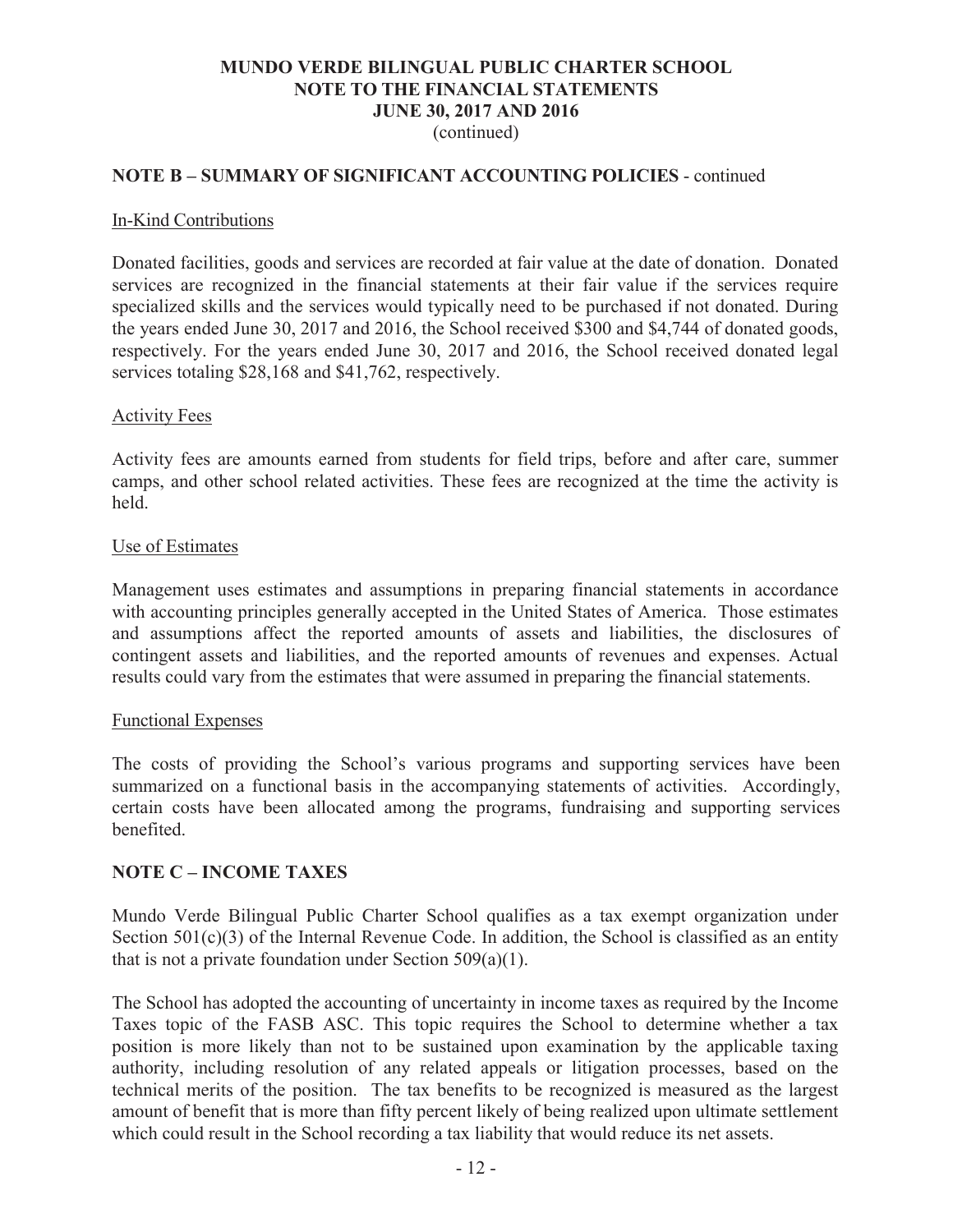(continued)

### **NOTE C – INCOME TAXES** - continued

The School has analyzed its tax positions, and has concluded that no liability for unrecognized tax benefits should be recorded related to any uncertain tax positions taken on returns filed for open tax years (2013-2015), or expected to be taken in its 2016 tax return. The School is not aware of any tax positions for which it believes that there is a reasonable possibility that the total amounts of unrecognized tax benefits will change materially in the next twelve months.

## **NOTE D – PROPERTY AND EQUIPMENT**

The following is a summary of property and equipment at June 30:

|                                                 | 2017             | 2016         |
|-------------------------------------------------|------------------|--------------|
| Computers and related                           | \$<br>277,186 \$ | 250,410      |
| Furniture and equipment                         | 441,978          | 271,958      |
| Renovation and leasehold improvements           | 15,632,912       | 15,589,626   |
| Website                                         | 9,240            | 5,600        |
|                                                 | 16, 361, 316     | 16, 117, 594 |
| Less: accumulated depreciation and amortization | (1,607,367)      | (956, 869)   |
| Property and Equipment, Net                     | 14,753,949       | 15,160,725   |

Depreciation and amortization expense for the years ended June 30, 2017 and 2016, totaled \$652,122 and \$580,841, respectively. Interest capitalized by the School for the years ended June 30, 2017 and 2016 totaled \$0 and \$27,553. Capitalized interest related to construction activities and includes the relevant portion of applicable interest payments. Construction was completed during the year ended June 30, 2016.

### **NOTE E – LINE OF CREDIT**

On January 5, 2015, the School entered into a line of credit agreement with United Bank for up to \$500,000. The line of credit bears an interest rate of 4.5% per annum. The line of credit is secured by the School's accounts receivable, equipment, and bank deposit accounts. As of June 30, 2017 and 2016, the balance due on the line of credit totaled \$0 and \$215,588, respectively.

### **NOTE F – LONG-TERM DEBT**

The proceeds of the financing discussed below were used to acquire and renovate the building currently used by the School.

During January 2014, the School secured tax exempt District of Columbia Revenue Bonds, Series 2014, issued for \$11,480,000 (Revenue Bond). The Revenue Bond is collateralized by all assets of the School. The Revenue Bond is schedule to mature February 1, 2030. Revenue Bond interest only payments were due monthly at 4.00% interest per annum through February 1, 2015.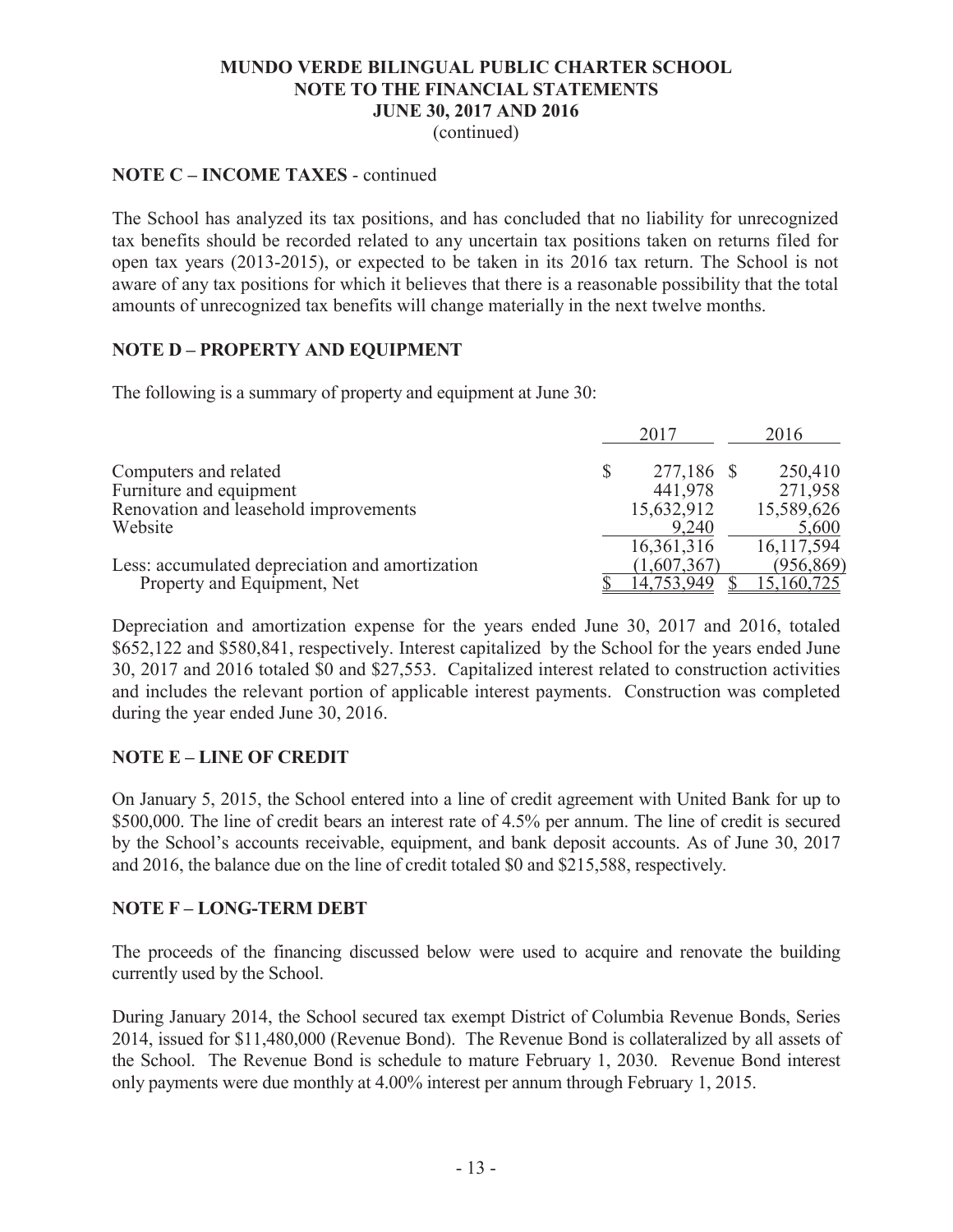(continued)

## **NOTE F – LONG-TERM DEBT** – continued

Interest plus principal payments are due monthly from March 1, 2015 at 4.00% interest per annum through January 1, 2020. The interest rate of subsequent periods will be the greater of the sum of the five year swap rate for the thirty day LIBOR rate plus 3.00% multiplied by one minus the bank tax rate (currently 38%) and a factor based on the average cost of deposits of the bank and bank tax rate, or 4% per annum. Prepayment of the Revenue Bond in whole or in part is subject to a redemption percentage and additional fees and expenses.

According to the terms of the debt, the School is required to maintain financial and nonfinancial covenants. As of June 30, 2017, the School did not meet the debt service coverage ratio. However, the School obtained a one-time waiver with respect to the debt service coverage ratio.

During January 2014, the School obtained a loan from the Office of Public Charter School Financing and Support in the amount of \$2,000,000 (PCSFS Loan). The PCSFS Loan is paid by quarterly principal and interest payments at 4.5% per annum over a term of five years based on a 25-year amortization schedule. A balloon payment of \$1,986,798 is due at maturity of January 15, 2019. PCSFS has provided a \$1,000,000 debt service enhancement guaranty in favor of the School to United Bank, which is scheduled to terminate January 15, 2019. The collateral for the PCSFS Loan is a second lien on all assets of the School and all improvements to the property.

The following summarizes long-term debt as of June 30:

|                                                            | 2017       |              | 2016       |
|------------------------------------------------------------|------------|--------------|------------|
| District of Columbia Revenue Bonds (Series 2014)           | 10,117,583 | <sup>S</sup> | 10,716,871 |
| Public Charter School Financing and Support                | 1,992,346  |              | 1,995,843  |
|                                                            | 12,109,929 |              | 12,712,714 |
| Less: current maturity                                     | (627,716)  |              | (601,065)  |
| Less: Debt issuance costs, net of accumulated amortization | (235, 730) |              | (259, 050) |
|                                                            |            |              | 1,852,599  |

In prior years, the School reported debt issuance costs as a deferred charge in the statement of financial position and amortization of such costs in the statement of activities as depreciation and amortization. To comply with new GAAP presentation requirements, in 2017 the School began reporting such costs as a direct deduction from the carrying amount of the related debt and reclassified prior year amounts, resulting in a reduction of total June 30, 2016 assets by \$259,050. The change did not affect net assets.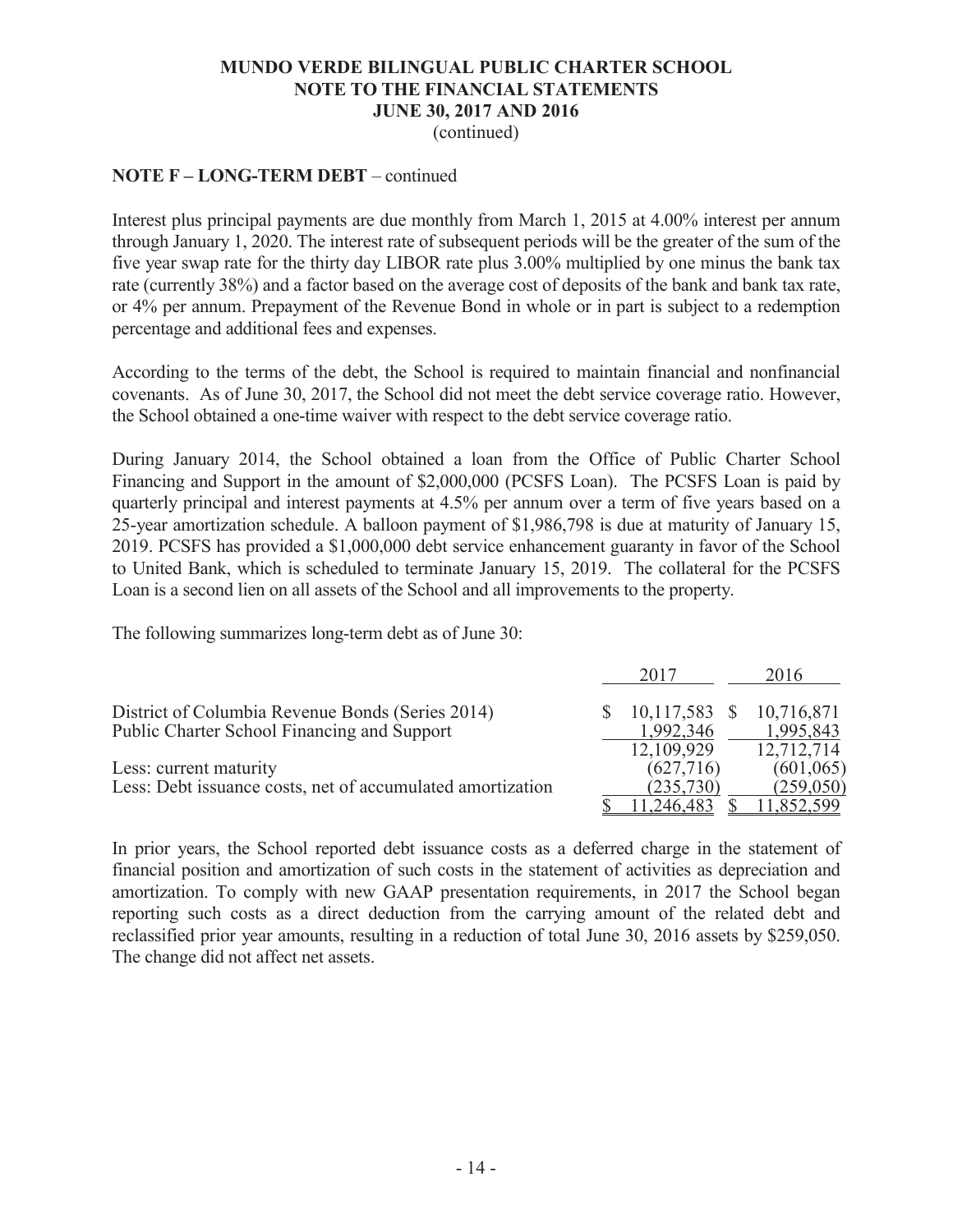(continued)

### **NOTE F – LONG-TERM DEBT** – continued

Debt issuance costs and accumulated amortization are as follows as of June 30:

|                                                 | 2011                    |                     |
|-------------------------------------------------|-------------------------|---------------------|
| Debt issuance costs<br>Accumulated amortization | 322,353 \$<br>(86, 623) | 322,353<br>(63,303) |
|                                                 |                         |                     |

Similarly, the School now reports amortization of debt issuance costs as interest expense and reclassified 2016 amounts accordingly. As a result, reported interest expense in 2016 was increased (and depreciation and amortization decreased) by \$23,321, with no effect on the change in net assets. The amortization of debt issuance costs as interest expense for the year ended June 30, 2017 was \$23,320.

Aggregate annual maturities of the debt are as follows for the years ending June 30:

| 2018                | 627,716   |
|---------------------|-----------|
| 2019                | 2,638,532 |
| 2020                | 675,751   |
| 2021                | 704,614   |
| 2022                | 764,044   |
| 2023 and thereafter | 6.699.272 |
| Total               |           |

### **NOTE G – LEASE COMMITMENTS**

During 2014, the School entered into a lease agreement with the District of Columbia as the lessor for a thirty year period. The lease term began on August 1, 2014, and is classified as an operating lease. Twelve months rent abatement is available to the School for every \$1 million spent for leasehold improvements; however, no more than a total of 180 months of rent shall be abated. The School met the minimum requirements to fully realize the available rent abatement.

The lease contains escalation clauses and charges for other costs related to the leased space. Due to rent abatements earned, minimum required payments begin in fiscal year 2029, and total \$9,821,907 through fiscal year 2045.

Facility rent expense for the years ended June 30, 2017 and 2016, totaled \$327,397 and \$327,397, respectively. Equipment rental expense for the years ended June 30, 2017 and 2016, totaled \$50,648 and \$35,920, respectively.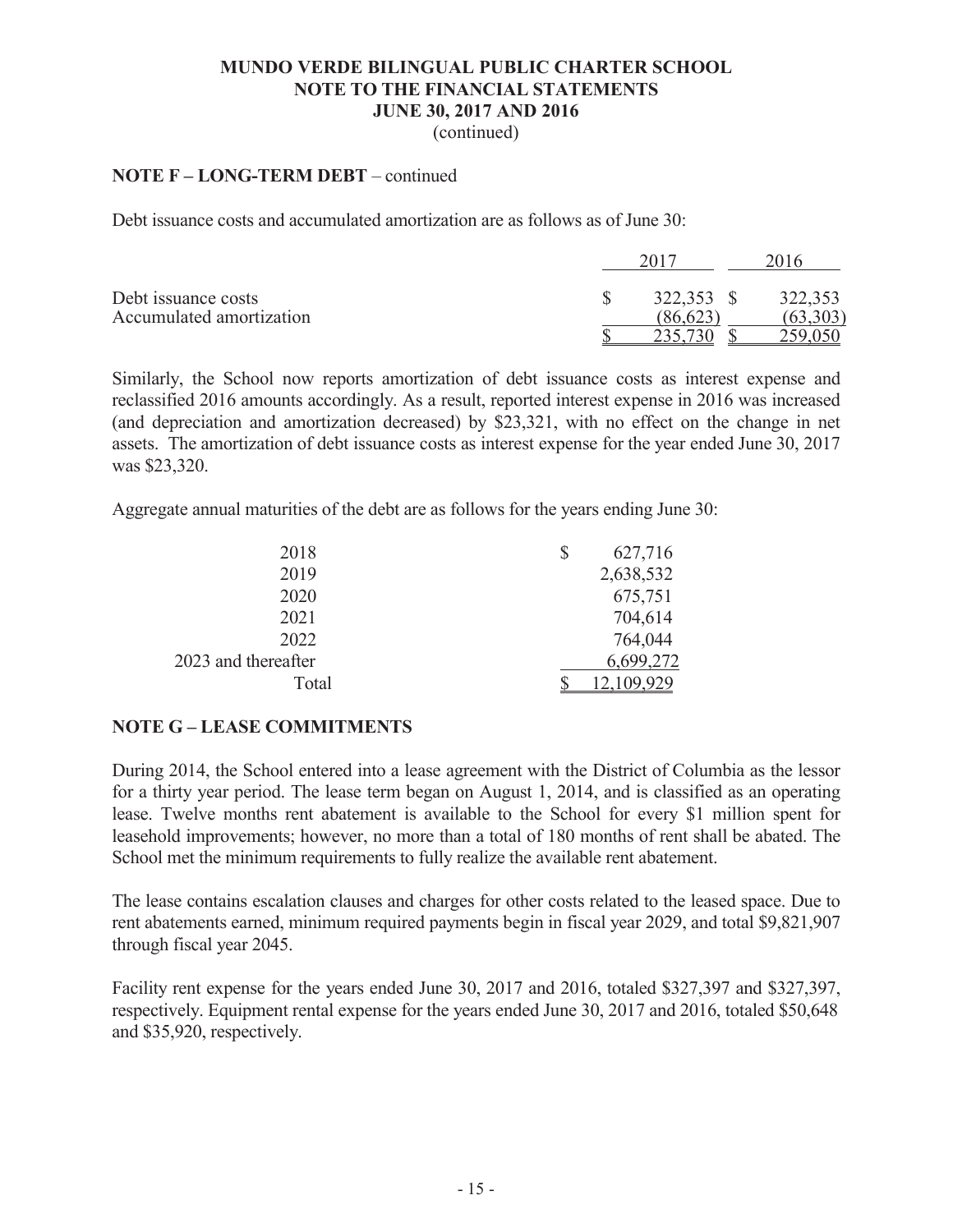(continued)

## **NOTE H – CAPITAL LEASE**

During 2015, the School entered into a capital lease for equipment that may be purchased at the expiration of the lease. The interest rate implicit in the lease is 5% per annum. The monthly payment is \$662 and the lease expires on August 31, 2019. The capitalized cost of the equipment lease totaled \$35,080. Accumulated amortization on the equipment totaled \$19,879 and \$12,863 as of June 30, 2017 and 2016, respectively. Amortization expense related to the equipment totaled \$7,016 and \$7,016 for the years ended June 30, 2017 and 2016, respectively.

Minimum future lease payments under the capital lease are as follows for the years ending June 30:

| 2018          | \$<br>7,944 |
|---------------|-------------|
| 2019          | 7,944       |
| 2020          | 1,324       |
|               | 17,212      |
| Less interest | (932)       |
| Total         |             |

## **NOTE I** - **TEMPORARILY RESTRICTED NET ASSETS**

For the years ended June 30, 2017 and 2016, temporarily restricted net assets were designated for the following:

|                            | 2017 |            | 2016 |         |
|----------------------------|------|------------|------|---------|
| Additional school location |      | 215,000 \$ |      |         |
| Academic support           |      | 2,547      |      |         |
| Green school               |      | 906        |      |         |
| Campus campaign            |      |            |      | 158,020 |
| Play spaces                |      |            |      | 54,223  |
|                            |      | 218,453    |      | 212,243 |

### **NOTE J – RETIREMENT PLAN**

The School established a 401(k) qualified retirement plan (the Plan), under which employees who attain the age of 21 years or older and complete one consecutive month of employment are eligible to participate.

Under the Plan, the School will match a discretionary percentage of each participant's salary. A discretionary profit sharing contribution is also available. The total matching, discretionary contributions, and fees incurred by the School for the years ended June 30, 2017 and 2016, totaled \$156,392 and \$129,077, respectively.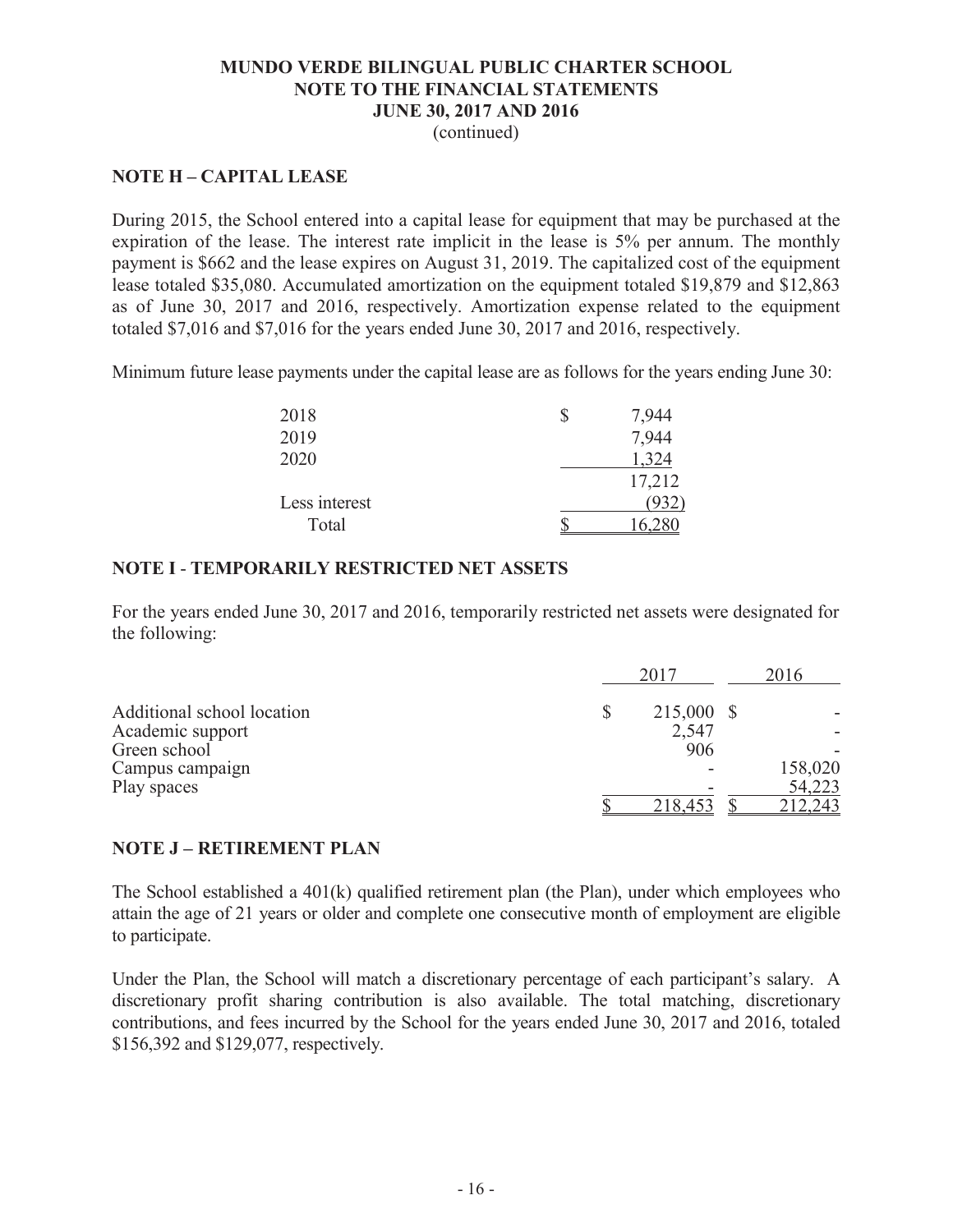(continued)

## **NOTE K – CONCENTRATIONS OF RISK**

The School is dependent on funding from the District of Columbia, as authorized by the District of Columbia Public Charter Board. During the years ended June 30, 2017 and 2016, approximately 83% and 77% of total support was received from the District of Columbia, respectively.

The School is limited to enrolling students that are residents of the District of Columbia. As a DC Public Charter School, the School must compete for students against the DC Public School system and other DC Public Charter Schools. Uniform Per-Student Funding received from the District of Columbia is based upon actual student enrollment determined by an annual enrollment audit. As a result, actual revenue may vary materially from budgeted revenue if under-enrollment were to occur.

The School maintains its cash in several financial institutions. The cash balances are insured by the Federal Deposit Insurance Corporation (FDIC) up to \$250,000. The School's cash routinely exceeds the FDIC limit. Management does not believe the School is exposed to any significant credit risk on its cash and cash equivalents.

## **NOTE L – LITIGATION**

The School has a pending litigation in the United States District Court for the District of Columbia. The case is an appeal by the School of an adverse administrative decision pursuant to the Individuals with Disabilities Education Act. If the School does not succeed in the appeal or the appeal does not move forward, the estimated cost to the School would be \$30,000 to \$80,000. The School believes it will be successful in the appeal, and therefore no related liability has been recognized in the accompanying financial statements.

## **NOTE M – SUBSEQUENT EVENTS**

During September 2017, the School entered into a lease agreement for an additional school location with an unrelated private party. The term of the lease agreement commences on June 1, 2017 and expires on June 15, 2047. Base rent under the terms of the lease totals \$1,119,490 with escalations thereafter and beginning on the base rent commencement date, the later of the date the landlords work is substantially complete or July 1, 2019. Additionally, the lease agreement allows for certain rent abatements. In conjunction with this lease, the School obtained a \$540,000 letter of credit with a bank.

In preparing these financial statements, the School's management has evaluated events and transactions for potential recognition or disclosure through November 29, 2017, the date the financial statements were available to be issued. Except as noted above, there were no events or transactions discovered during the evaluation that required recognition or further disclosure.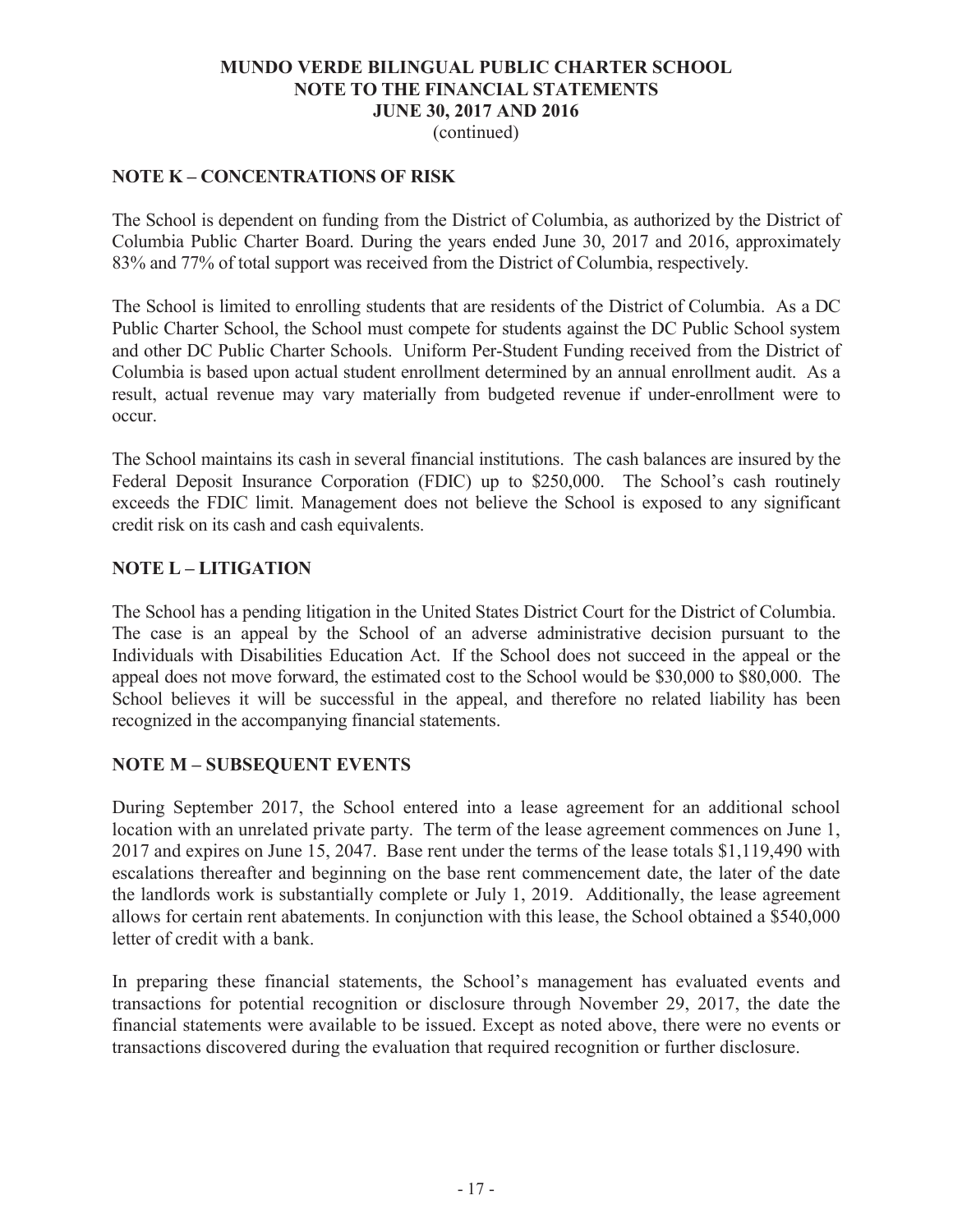

1730 Rhode Island Avenue, NW Suite 800 Washington, DC 20036 (202) 296-3306 Fax: (202) 296-0059

## **Independent Auditor's Report on Internal Control over Financial Reporting and on Compliance and Other Matters Based on an Audit of Financial Statements Performed in Accordance with** *Government Auditing Standards*

To the Board of Directors of Mundo Verde Bilingual Public Charter School Washington, DC

We have audited, in accordance with the auditing standards generally accepted in the United States of America and the standards applicable to financial audits contained in *Government Auditing Standards* issued by the Comptroller General of the United States, the financial statements of Mundo Verde Bilingual Public Charter School (the "School"), which comprise the statement of financial position as of June 30, 2017, and the related statements of activities, functional expenses and cash flows for the year then ended, and the related notes to the financial statements, and have issued our report thereon dated November 29, 2017.

## **Internal Control over Financial Reporting**

In planning and performing our audit of the financial statements, we considered the School's internal control over financial reporting (internal control) to determine the audit procedures that are appropriate in the circumstances for the purpose of expressing our opinion on the financial statements, but not for the purpose of expressing an opinion on the effectiveness of the School's internal control. Accordingly, we do not express an opinion on the effectiveness of the School's internal control.

A *deficiency in internal control* exists when the design or operation of a control does not allow management or employees, in the normal course of performing their assigned functions, to prevent, or detect and correct, misstatements on a timely basis. A *material weakness* is a deficiency, or a combination of deficiencies, in internal control, such that there is a reasonable possibility that a material misstatement of the entity's financial statements will not be prevented, or detected and corrected on a timely basis. A *significant deficiency* is a deficiency, or a combination of deficiencies, in internal control that is less severe than a material weakness, yet important enough to merit attention by those charged with governance.

Our consideration of internal control was for the limited purpose described in the first paragraph of this section and was not designed to identify all deficiencies in internal control that might be material weaknesses or significant deficiencies. Given these limitations, during our audit we did not identify any deficiencies in internal control that we consider to be material weaknesses. However, material weaknesses may exist that have not been identified.